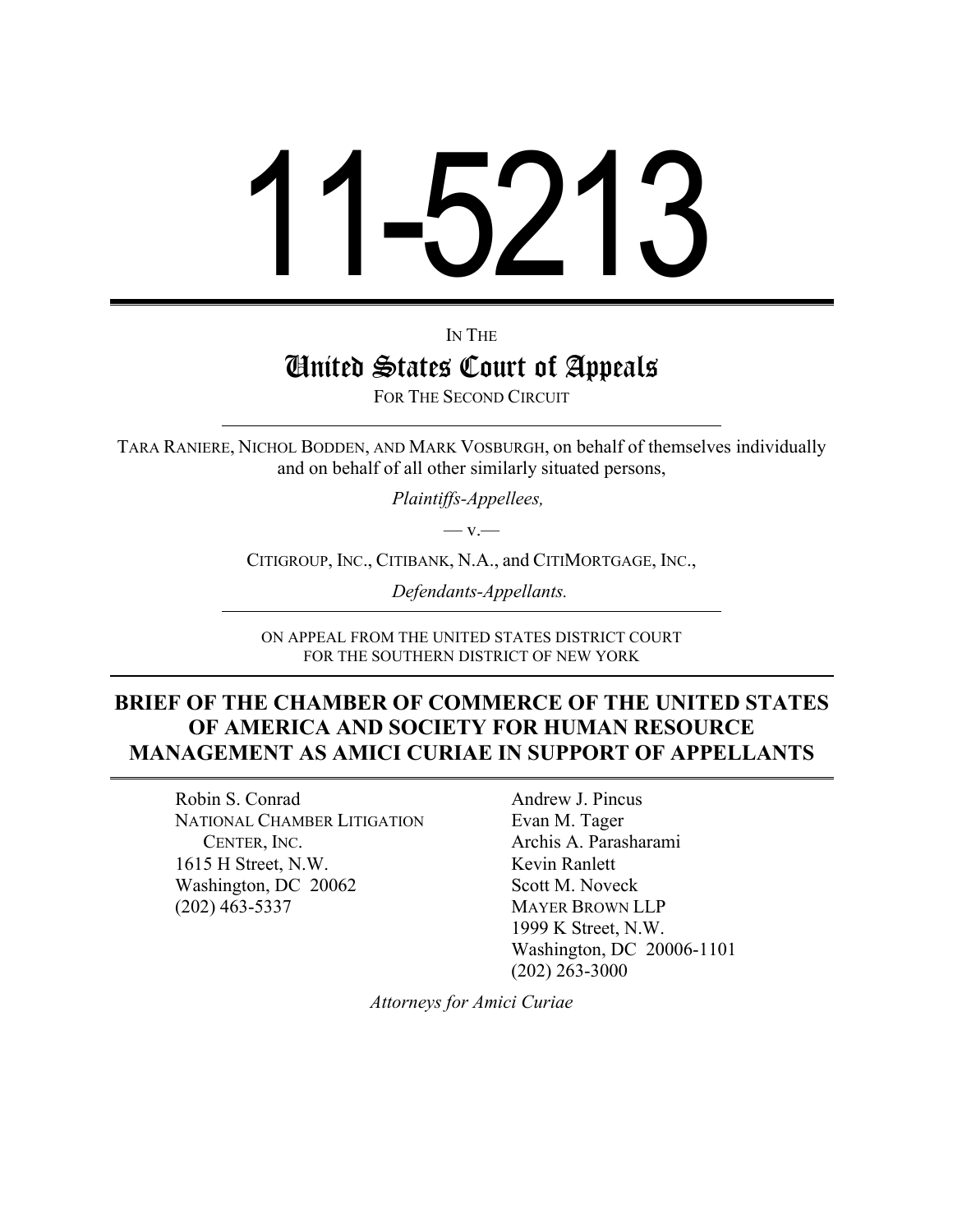#### **RULE 26.1 CORPORATE DISCLOSURE STATEMENT**

The Chamber of Commerce of the United States of America is a non-profit corporation organized under the laws of the District of Columbia. It has no parent corporation. No publicly held corporation owns ten percent or more of its stock.

The Society for Human Resource Management has no parent corporation. No publicly held corporation owns any portion of the SHRM, and the SHRM is neither a subsidiary nor an affiliate of any publicly owned corporation.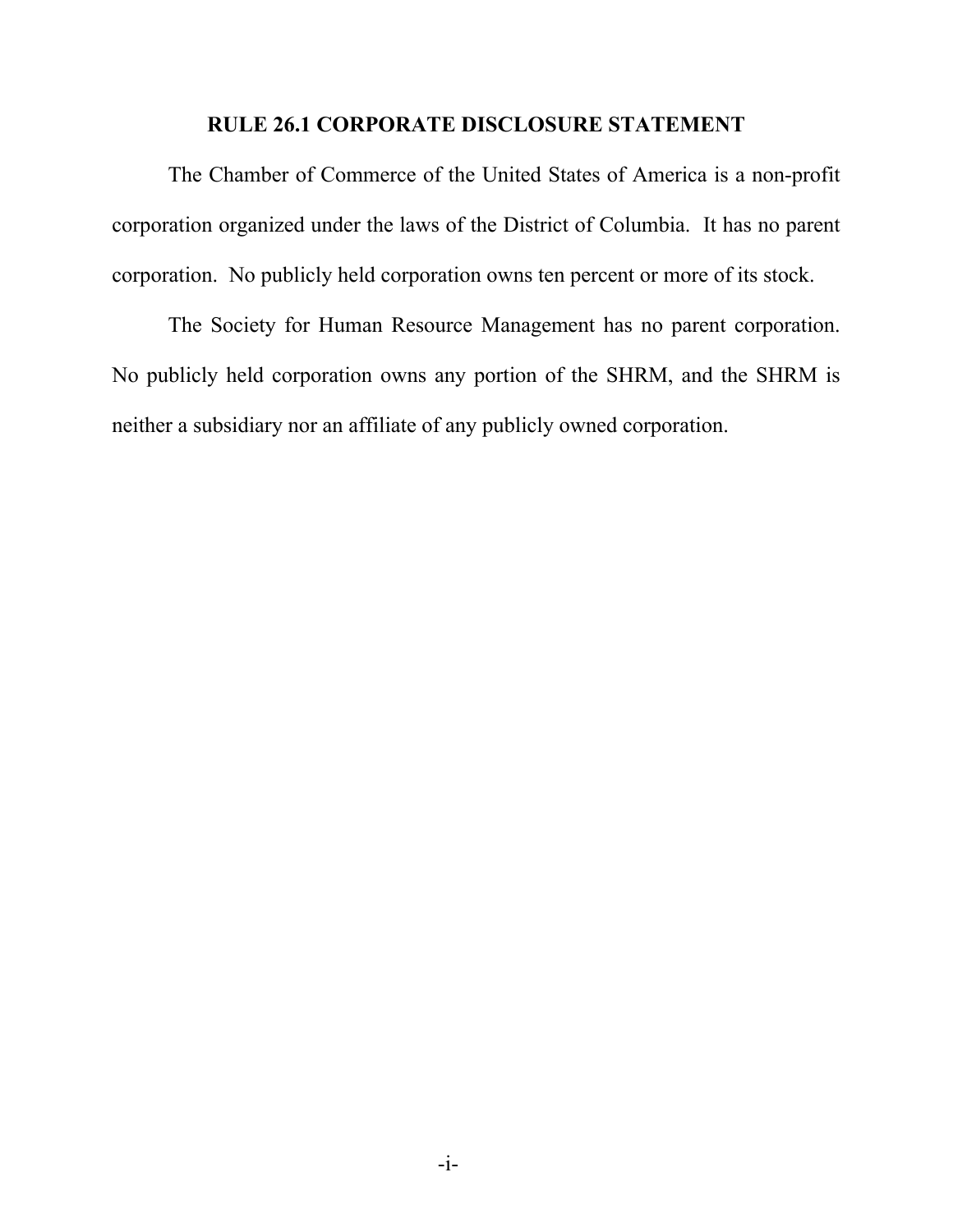# **TABLE OF CONTENTS**

| $\mathbf{I}$ . | THE DISTRICT COURT ERRED IN HOLDING THAT THE<br>FLSA'S AUTHORIZATION OF COLLECTIVE ACTIONS MAKES<br>AGREEMENTS TO ARBITRATE ON AN INDIVIDUAL BASIS |                                                                                                                           |    |
|----------------|----------------------------------------------------------------------------------------------------------------------------------------------------|---------------------------------------------------------------------------------------------------------------------------|----|
|                | $A_{\cdot}$                                                                                                                                        | The FAA Requires Courts To Enforce Arbitration<br>Agreements—Including Agreements To Arbitrate On An                      |    |
|                | B <sub>1</sub>                                                                                                                                     | The FLSA Does Not Contain A Clear Congressional Command<br>Against Agreeing To Arbitrate Claims On An Individual Basis 12 |    |
|                | $C$ .                                                                                                                                              | Plaintiffs Cannot Avoid Their Arbitration Agreements By<br>Contending That They Are Unable To Vindicate Their Federal     |    |
| II.            |                                                                                                                                                    | THE DISTRICT COURT'S DECISION WOULD HAVE<br>DISASTROUS CONSEQUENCES FOR ARBITRATION ACROSS                                |    |
|                |                                                                                                                                                    |                                                                                                                           | 24 |
|                |                                                                                                                                                    |                                                                                                                           |    |
|                |                                                                                                                                                    |                                                                                                                           | 26 |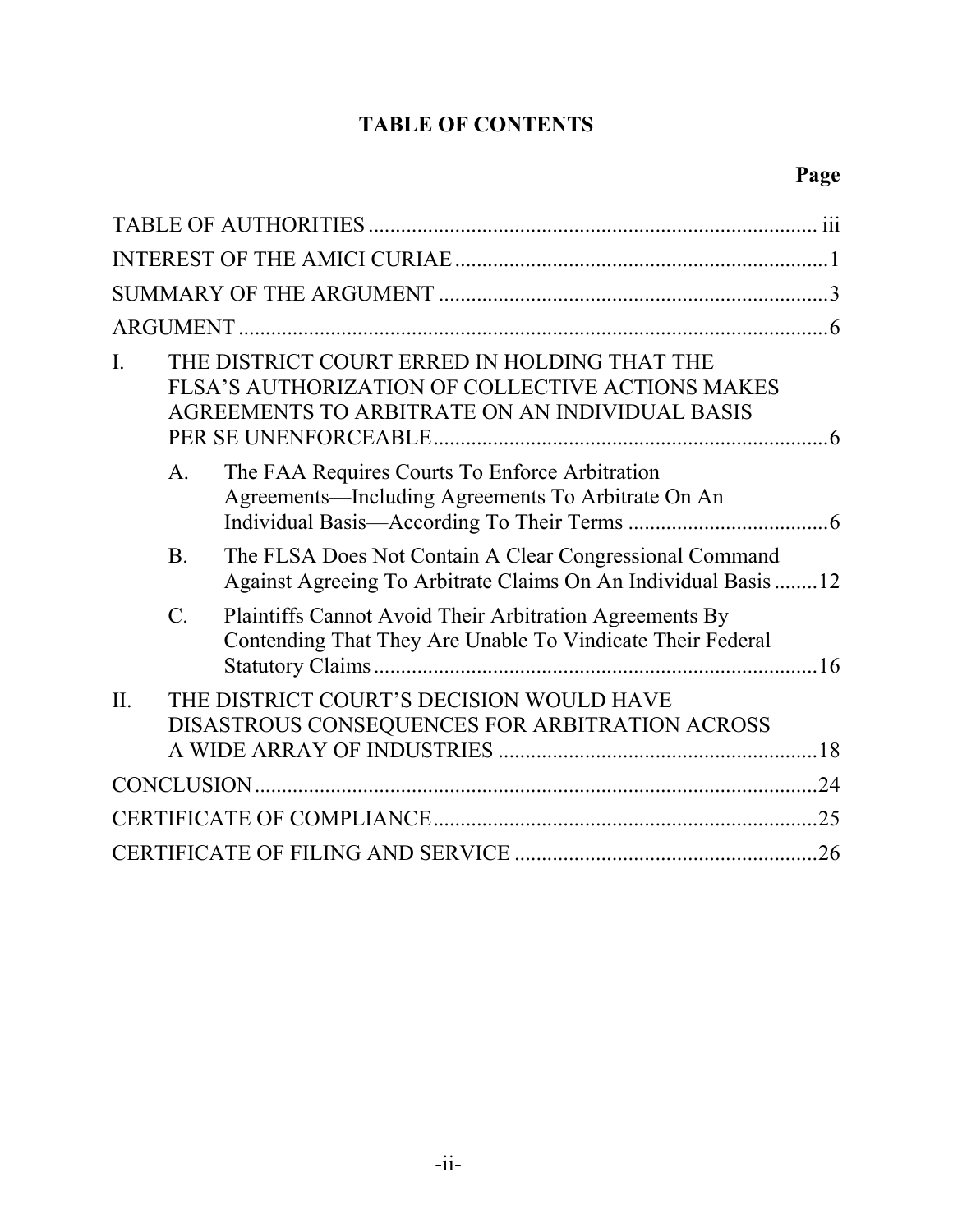## **TABLE OF AUTHORITIES**

| <b>CASES</b>                               |  |
|--------------------------------------------|--|
| 14 Penn Plaza LLC v. Pyett,                |  |
| Adkins v. Labor Ready, Inc.,               |  |
| Allied-Bruce Terminix Cos. v. Dobson,      |  |
| Am. Express Co. v. Italian Colors Rest.,   |  |
| Arrington v. Nat'l Broad. Co.,             |  |
| AT&T Mobility LLC v. Concepcion,           |  |
| Bailey v. Ameriquest Mortg. Co.,           |  |
| Bormann v. AT&T Comme'ns, Inc.,            |  |
| Brooklyn Sav. Bank v. O'Neil,              |  |
| Carnival Cruise Lines, Inc. v. Shute,      |  |
| Carter v. Countrywide Credit Indus., Inc., |  |
| Circuit City Stores, Inc. v. Adams,        |  |
| City of Milwaukee v. Illinois,             |  |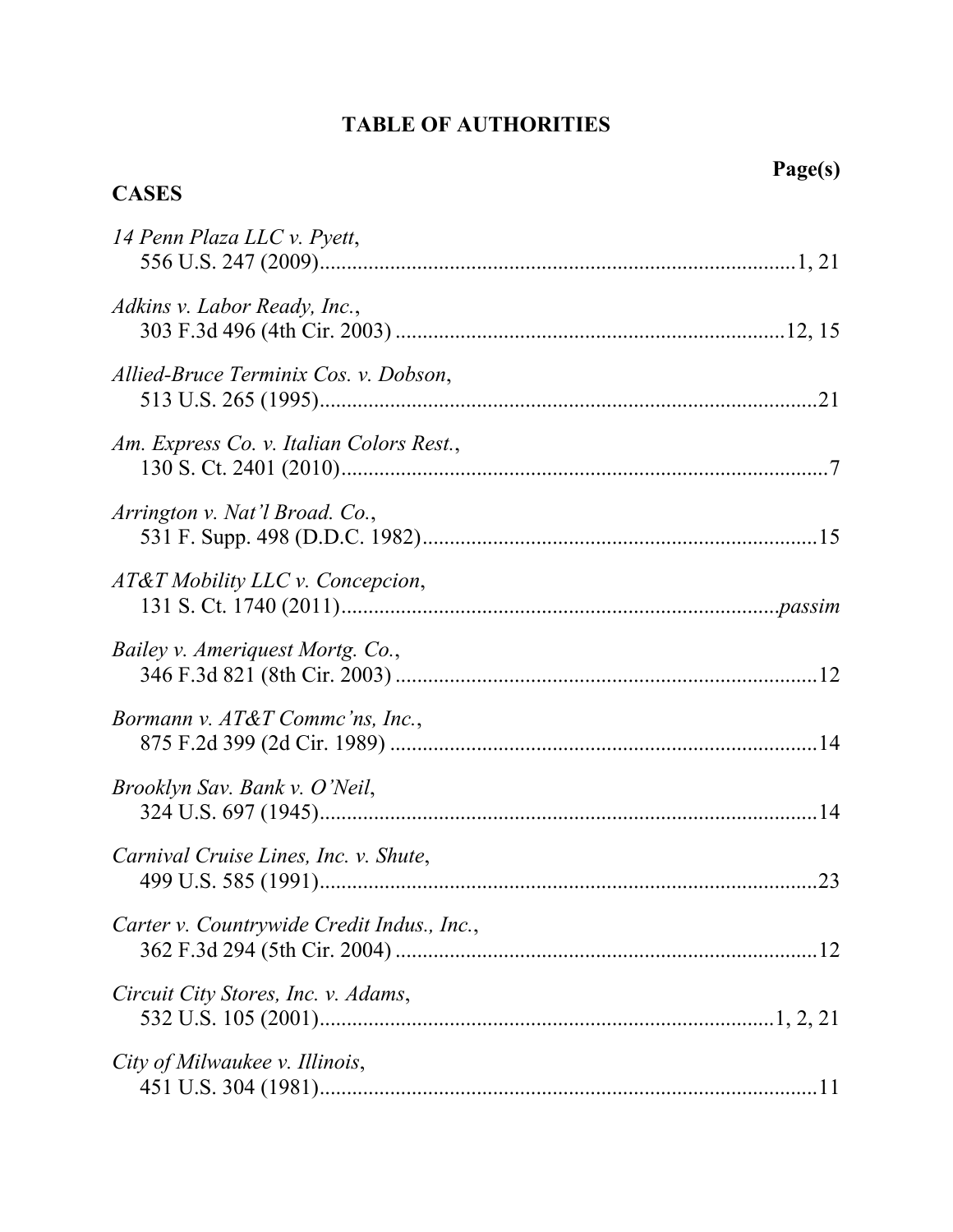# **TABLE OF AUTHORITIES (continued)**

| CompuCredit Corp. v. Greenwood,              |  |
|----------------------------------------------|--|
| Copello v. Boehringer Ingelheim Pharm. Inc., |  |
| Dean Witter Reynolds, Inc. v. Byrd,          |  |
| Discover Bank v. Superior Court,             |  |
| Floss v. Ryan's Family Steak Houses, Inc.,   |  |
| Gilmer v. Interstate/Johnson Lane Corp.,     |  |
| Green Tree Fin. Corp.-Ala. v. Randolph,      |  |
| In re Am. Express Merchants' Litig.,         |  |
| In re Am. Express Merchants' Litig.,         |  |
| In re Am. Express Merchants' Litig.,         |  |
| KPMG LLP v. Cocchi,                          |  |
| Kuehner v. Dickinson & Co.,                  |  |
| Marmet Health Care Ctr., Inc. v. Brown,      |  |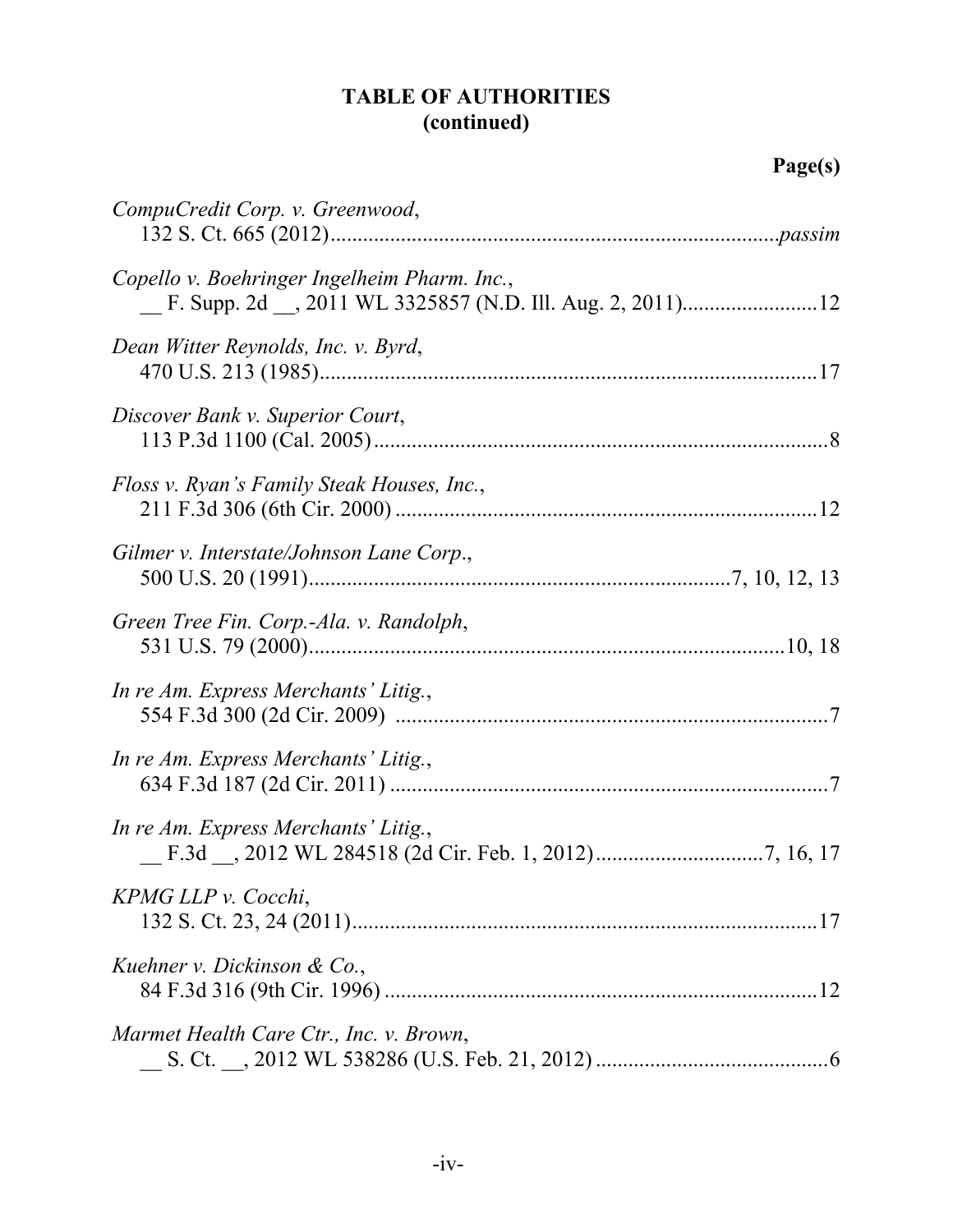# **TABLE OF AUTHORITIES** (continued)

| Martin v. SCI Mgmt. L.P.,                                     |  |
|---------------------------------------------------------------|--|
| Mitsubishi Motors Corp. v. Soler Chrysler-Plymouth, Inc.,     |  |
| Moses H. Cone Mem'l Hosp. v. Mercury Constr. Corp.,           |  |
| Pyett v. Pa. Bldg. Co.,                                       |  |
| Rent-A-Center, W., Inc. v. Jackson,                           |  |
| Rodriguez de Quijas v. Shearson/Am. Express, Inc.,            |  |
| Shearson/Am. Express, Inc. v. McMahon,                        |  |
| Stolt-Nielsen S.A. v. AnimalFeeds Int'l Corp.,                |  |
| Volt Info. Scis. v. Bd. of Trs. of Leland Stanford Jr. Univ., |  |
| Zekri v. Macy's Retail Holdings, Inc.,                        |  |
| <b>STATUTES AND RULES</b>                                     |  |
|                                                               |  |
|                                                               |  |
|                                                               |  |
|                                                               |  |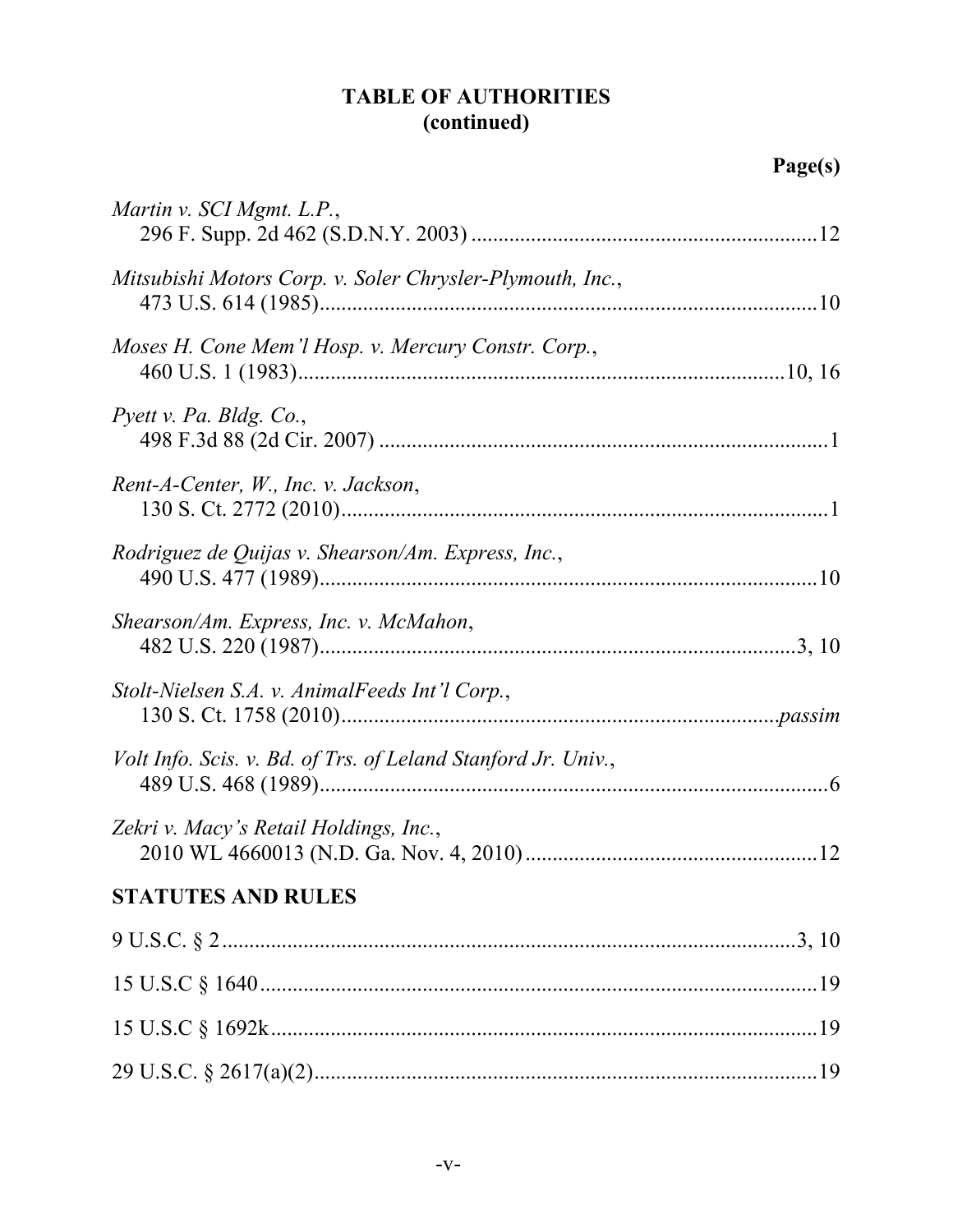# **TABLE OF AUTHORITIES (continued)**

| <b>OTHER AUTHORITIES</b>                                                                                                                       |  |
|------------------------------------------------------------------------------------------------------------------------------------------------|--|
| John W. Cooley & Steven Lubet, <i>Arbitration Advocacy</i> (2d ed. 2003)<br>.22                                                                |  |
| Michael Delikat & Morris M. Kleiner, An Empirical Study of Dispute<br>Resolution Mechanisms: Where Do Plaintiffs Better Vindicate Their<br>.23 |  |
| Elizabeth Hill, AAA Employment Arbitration: A Fair Forum at Low Cost,<br>22                                                                    |  |
| Lewis L. Maltby, <i>Private Justice: Employment Arbitration and Civil Rights</i> ,<br>.22                                                      |  |
| Theodore J. St. Antoine, <i>Mandatory Arbitration: Why It's Better Than It</i><br>22                                                           |  |
| Stephen J. Ware, The Case for Enforcing Adhesive Arbitration<br>Agreements—With Particular Consideration of Class Actions and<br>23            |  |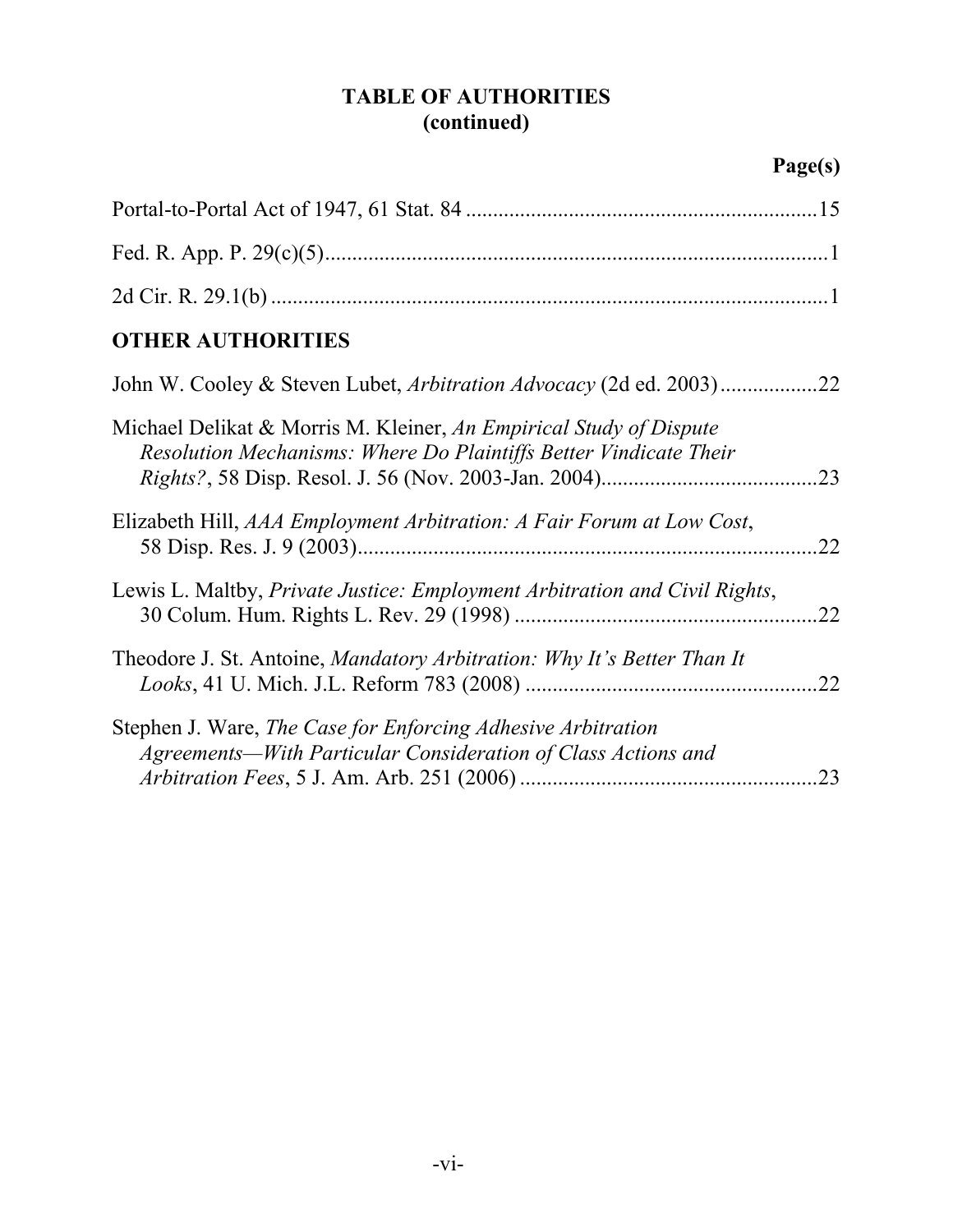#### **INTEREST OF THE AMICI CURIAE**

The Chamber of Commerce of the United States of America is the world's largest business federation, representing 300,000 direct members and indirectly representing an underlying membership of more than three million U.S. businesses and professional organizations of every size and in every economic sector and geographic region of the country.<sup>1</sup> An important function of the Chamber is to represent the interests of its members in matters before the courts, Congress, and the Executive Branch. To that end, the Chamber regularly files amicus curiae briefs in cases that raise issues of vital concern to the nation's business community, including cases involving the enforceability of arbitration agreements with employees or consumers. *See*, *e.g.*, *AT&T Mobility LLC v. Concepcion*, 131 S. Ct. 1740 (2011); *Rent-A-Center, W., Inc. v. Jackson*, 130 S. Ct. 2772 (2010); *Stolt-Nielsen S.A. v. AnimalFeeds Int'l Corp.*, 130 S. Ct. 1758 (2010); *Circuit City Stores, Inc. v. Adams*, 532 U.S. 105 (2001); *In re Am. Express Merchants' Litig.*, No. 06-1871-cv (2d Cir.) (filed Feb. 15, 2012); *Pyett v. Pa. Bldg. Co.*, 498 F.3d 88 (2d Cir. 2007), *rev'd sub nom. 14 Penn Plaza LLC v. Pyett*, 556 U.S. 247 (2009).

<sup>1</sup> Pursuant to Federal Rule of Appellate Procedure 29(c)(5) and Second Circuit Rule 29.1(b), amici affirm that no counsel for a party authored this brief in whole or in part and that no person other than the amici, their members, or their counsel made a monetary contribution intended to fund its preparation or submission. All parties have consented to the filing of this brief.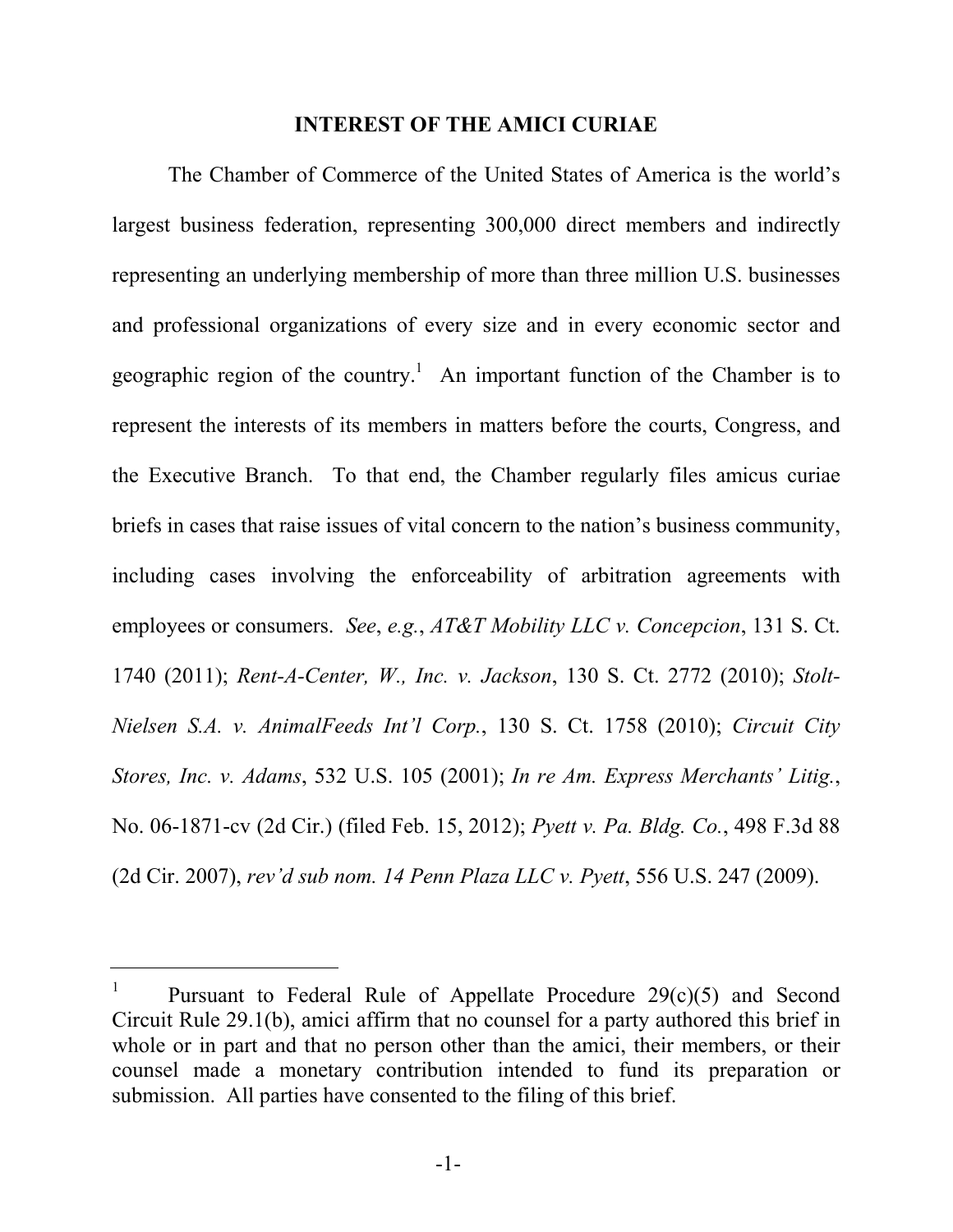The Society for Human Resources Management ("SHRM") is the world's largest association devoted to human resource management, with a membership of over 250,000 human resources professionals worldwide. Among the purposes of the Society, as set forth in its bylaws, are to promote the use of sound and ethical human resources management practices in the profession and to be the voice of the profession. Accordingly, SHRM regularly files amicus curiae briefs in cases raising critically important issues to its members, such as the enforceability of employee arbitration agreements. *See*, *e.g.*, *Circuit City Stores, Inc. v. Adams*, *supra*.

Many Chamber members regularly include arbitration agreements in their contracts with employees and customers, and many SHRM members recommend the use of such agreements, because arbitration is speedy, fair, inexpensive, and less adversarial than litigation in court. Arbitration agreements in the employment context typically require that disputes be resolved on an individual, rather than class or collective, basis. If allowed to stand, the district court's decision in this case—which held that agreements to arbitrate on an individual basis are per se unenforceable when an employee files a collective action under the Fair Labor Standards Act ("FLSA")—would frustrate the intent of contracting parties, undermine their existing agreements, and erode the benefits offered by arbitration as an alternative to litigation. Moreover, the district court's holding that such an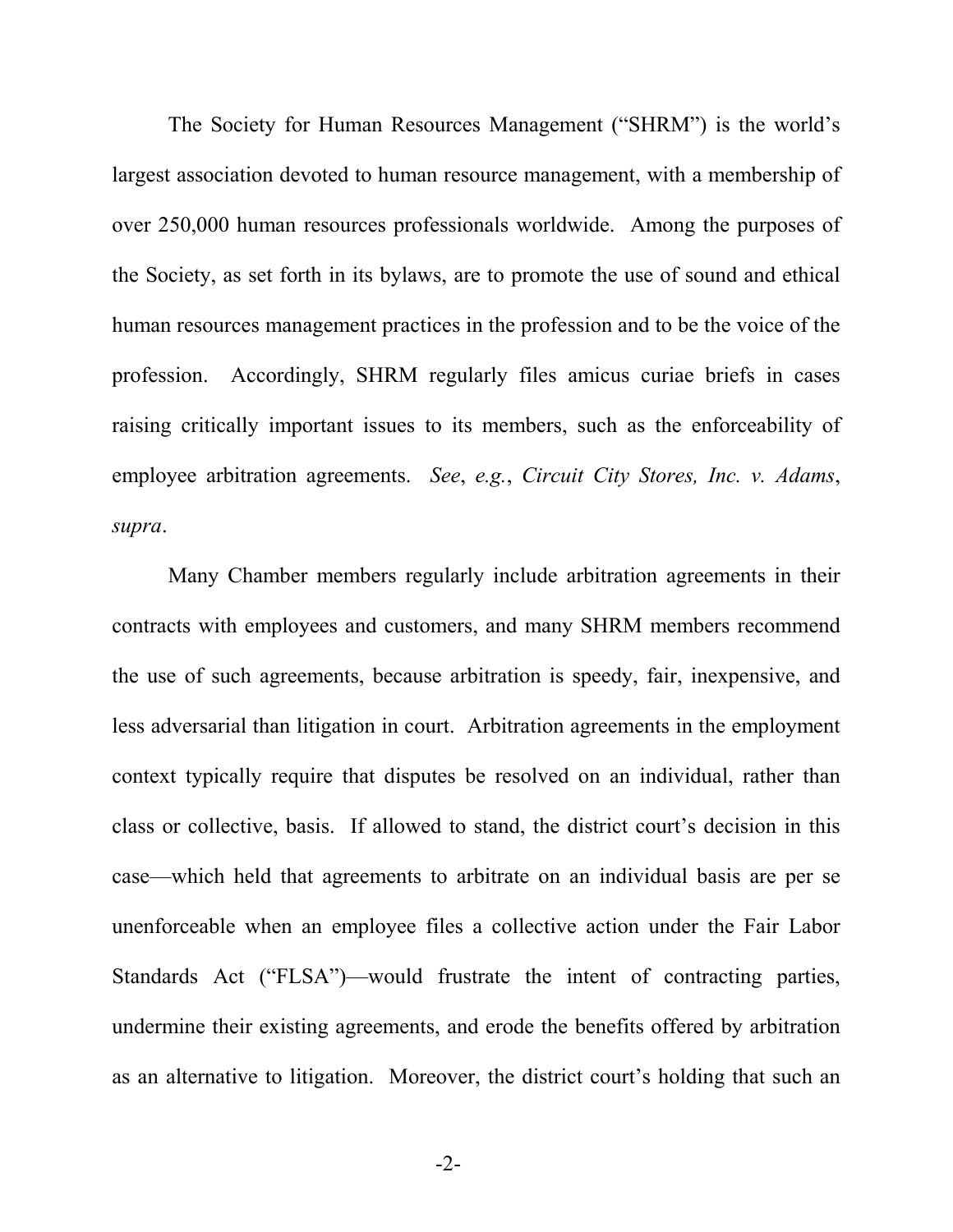agreement cannot be enforced as to any employee so long as a single member of the putative class or collective action might not be able to vindicate his or her claims is equally problematic. Because the simplicity, informality, and expedition of arbitration would be sacrificed if the decision below were affirmed, the Chamber and SHRM have a strong interest in this case.

#### **SUMMARY OF THE ARGUMENT**

The district court declared that agreements to arbitrate on an individual basis are "per se unenforceable" under the FLSA. As CitiMortgage points out, *no court had ever before* declared that collective actions under the FLSA are categorically unwaivable. To the contrary, every other court to consider the issue has refused to draw such a sweeping conclusion.

The district court's novel reading of the FLSA is patently erroneous. The Federal Arbitration Act mandates that written arbitration agreements "shall be valid, irrevocable, and enforceable, save upon such grounds as exist in law or in equity for the revocation of any contract." 9 U.S.C. § 2. Accordingly, as the Supreme Court explained earlier this year, "federal statutory claims" are fully arbitrable "unless the FAA's mandate has been 'overridden by a contrary congressional command.'" *CompuCredit Corp. v. Greenwood*, 132 S. Ct. 665, 669 (2012) (quoting *Shearson/Am. Express, Inc. v. McMahon*, 482 U.S. 220, 226  $(1987)$ ).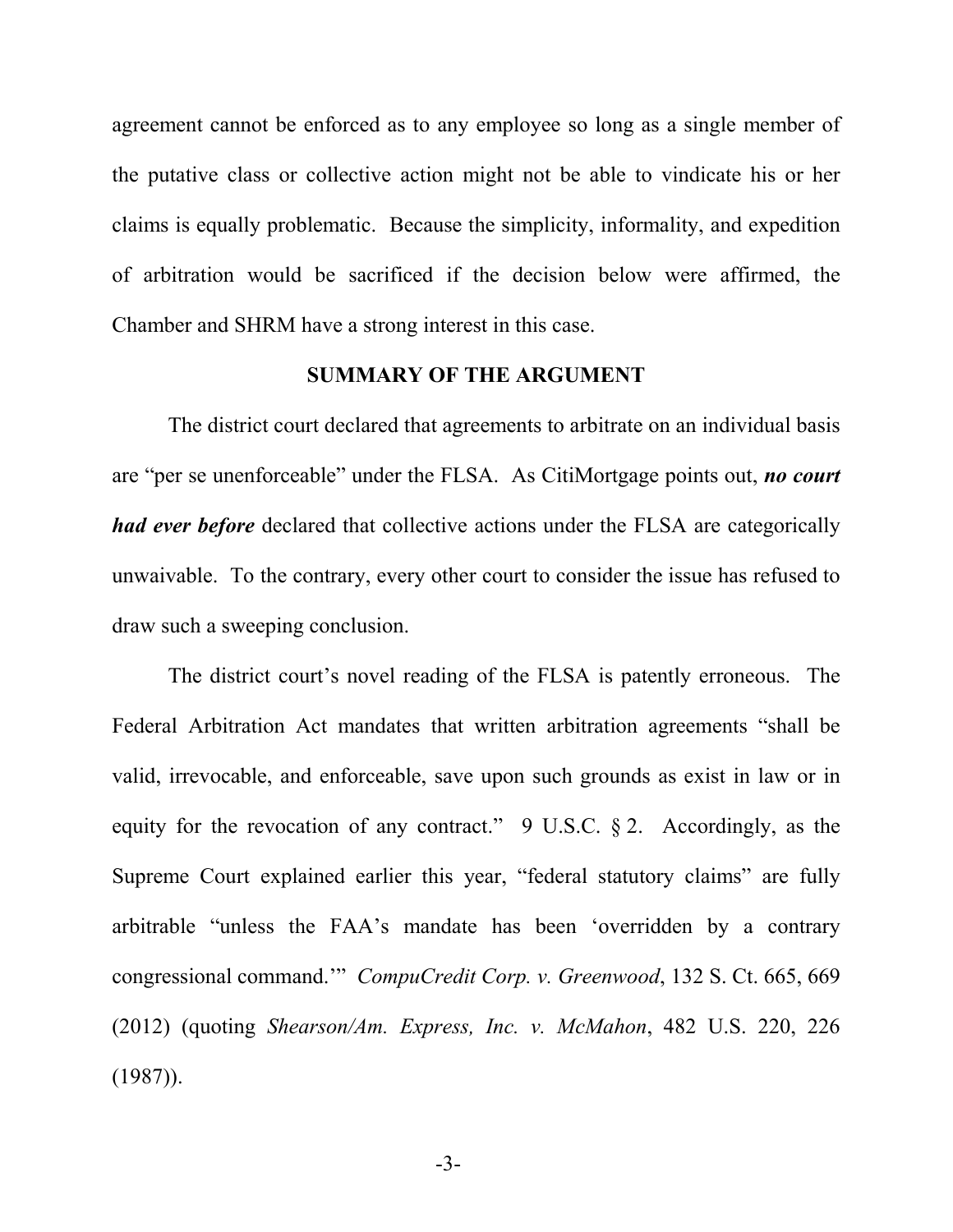The district court nonetheless refused to enforce the arbitration agreement between the parties on the sole ground that the agreement precludes collective treatment of claims. According to the district court, "a waiver of the right to proceed collectively under the FLSA is per se unenforceable." App. 52. That conclusion is irreconcilable with the Supreme Court's recent holding that "[r]equiring the availability of classwide arbitration interferes with fundamental attributes of arbitration and thus creates a scheme inconsistent with the FAA." *AT&T Mobility LLC v. Concepcion*, 131 S. Ct. 1740, 1748 (2011).

The district court deemed *Concepcion* irrelevant because *Concepcion*  "involved the vindication of state, not federal, rights." App. 49. But the Supreme Court's interpretation of the FAA in *Concepcion* defines the federal substantive law of arbitrability; the meaning of the FAA does not vary depending on whether state or federal claims are at issue. The Court could not have been more clear in explaining that imposing "class procedures" on arbitration "is not arbitration as envisioned by the FAA." 131 S. Ct. at 1752-53.

And while Congress—unlike the states—can deviate from the FAA, it did not do so in enacting the FLSA. Because the FLSA neither expressly precludes arbitration nor specifically mandates the use of collective procedures in arbitration, the district court manifestly erred in holding—contrary to the unanimous view of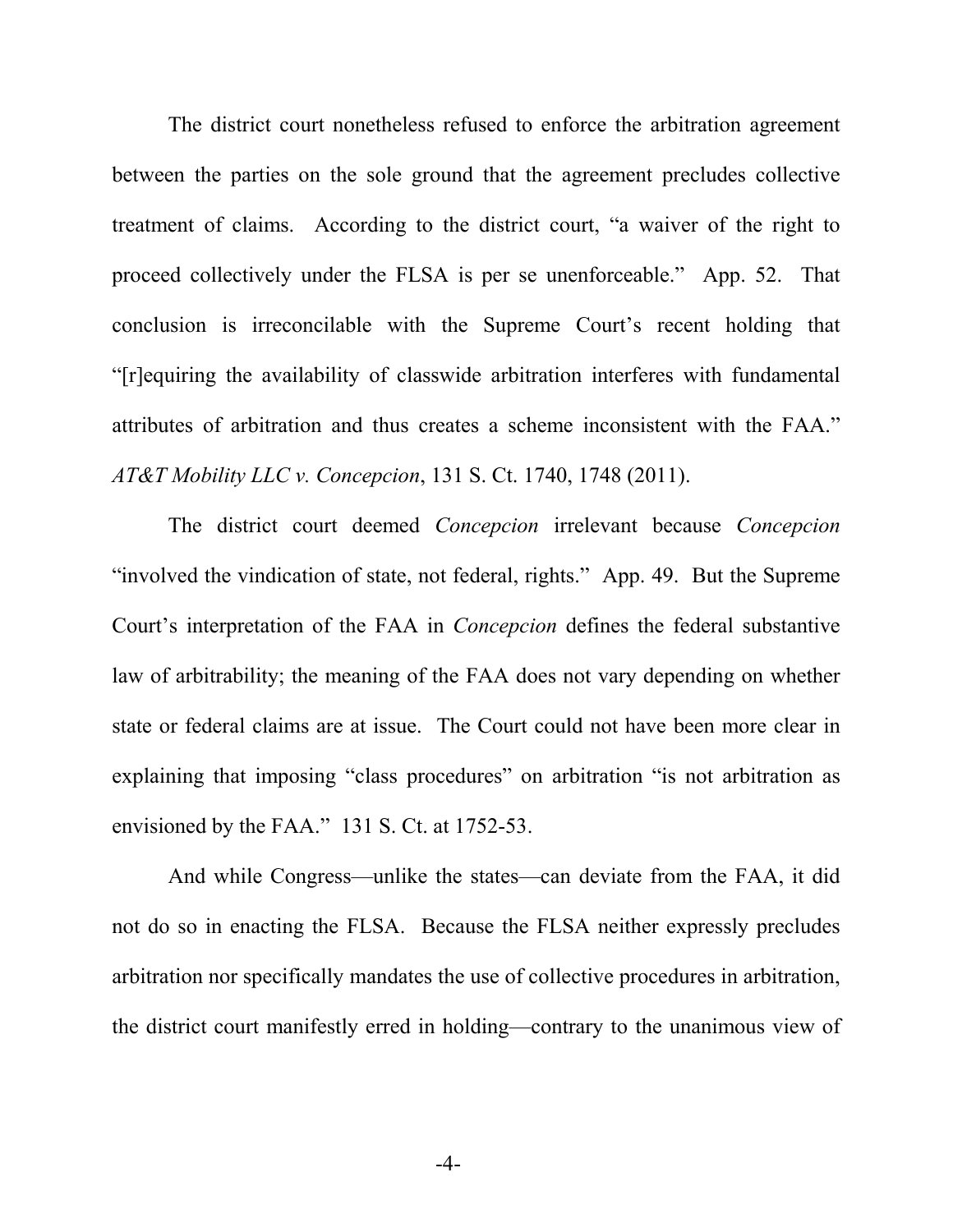five Circuits (Opening Br. 31)—that the FLSA forbids enforcing the arbitration agreement in this case.

Nor can the district court's conclusion be justified on the ground that the named plaintiffs would be unable to vindicate their own claims under the FLSA in individual arbitrations. Indeed, the district court itself expressly found that "[e]ach of the[] [plaintiffs'] potential individual recoveries" is "large enough that it would be [reasonable] for either plaintiff, or her counsel, to pursue her claim individually" in arbitration. App. 65. In nonetheless holding that these plaintiffs need not arbitrate because at least one potential class member might be unable to avail himself or herself of arbitration too, the district court erred. Because virtually all class or collective actions will have at least one class member with more modest claims, the district court's holding is tantamount to an across-the-board rule against the enforceability of agreements to arbitrate on an individual basis. Nothing in the FAA, the FLSA, or any other federal law licenses a federal court to bar enforcement of an arbitration agreement because of its possible effect on individuals who are not before the court.

Finally, the practical implications of the decision below weigh strongly in favor of reversal. Both businesses and their employees benefit from agreements to arbitrate on an individual basis. Many employees are better able to pursue their disputes in arbitration, which is quicker and easier than judicial proceedings. At

-5-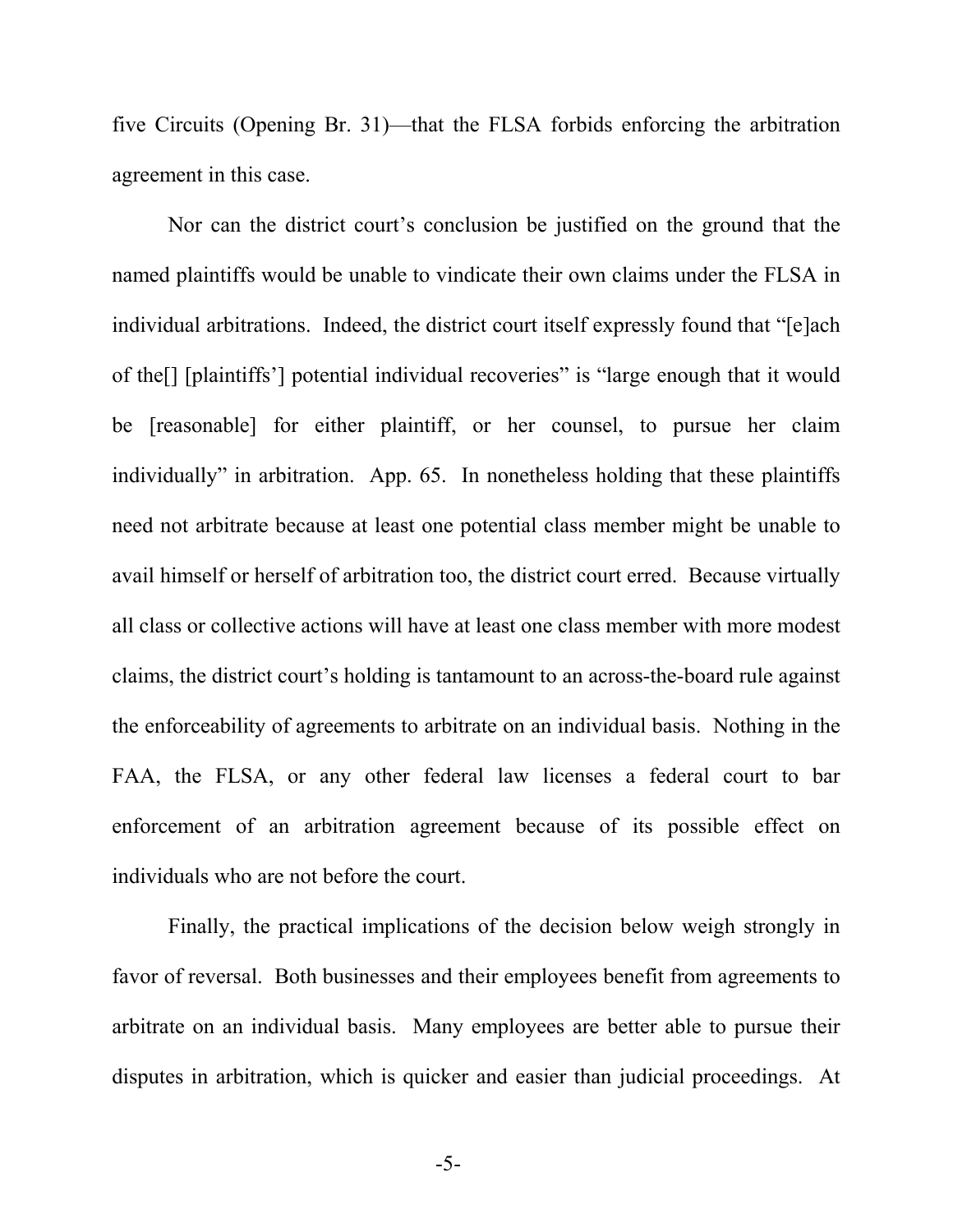the same time, arbitration agreements lead to reduced dispute-resolution costs for businesses, which translate into higher wages for employees and lower prices for consumers. By casting a shadow over the enforceability of millions of employment arbitration provisions, the district court's ruling threatens to eliminate those benefits.

#### **ARGUMENT**

### **I. THE DISTRICT COURT ERRED IN HOLDING THAT THE FLSA'S AUTHORIZATION OF COLLECTIVE ACTIONS MAKES AGREEMENTS TO ARBITRATE ON AN INDIVIDUAL BASIS PER SE UNENFORCEABLE.**

### **A. The FAA Requires Courts To Enforce Arbitration Agreements— Including Agreements To Arbitrate On An Individual Basis— According To Their Terms.**

**1.** Under the FAA, contracting parties "are generally free to structure their arbitration agreements as they see fit" and may "specify by contract the rules under which that arbitration will be conducted." *Volt Info. Scis. v. Bd. of Trs. of Leland Stanford Jr. Univ.*, 489 U.S. 468, 479 (1989). The FAA allows parties to designate which issues are to be arbitrated; to specify which parties shall participate in each arbitration proceeding; to prescribe the procedural rules that will govern the arbitration; and to select the arbitrator who will resolve their disputes. *See, e.g., Concepcion, 131 S. Ct. at 1748-49; <i>Stolt-Nielsen, 130 S. Ct. at 1774.*<sup>2</sup>

 $2^2$  Arbitration agreements remain subject to generally applicable state contract law, including state unconscionability law. *See Marmet Health Care Ctr., Inc. v.*  (cont'd)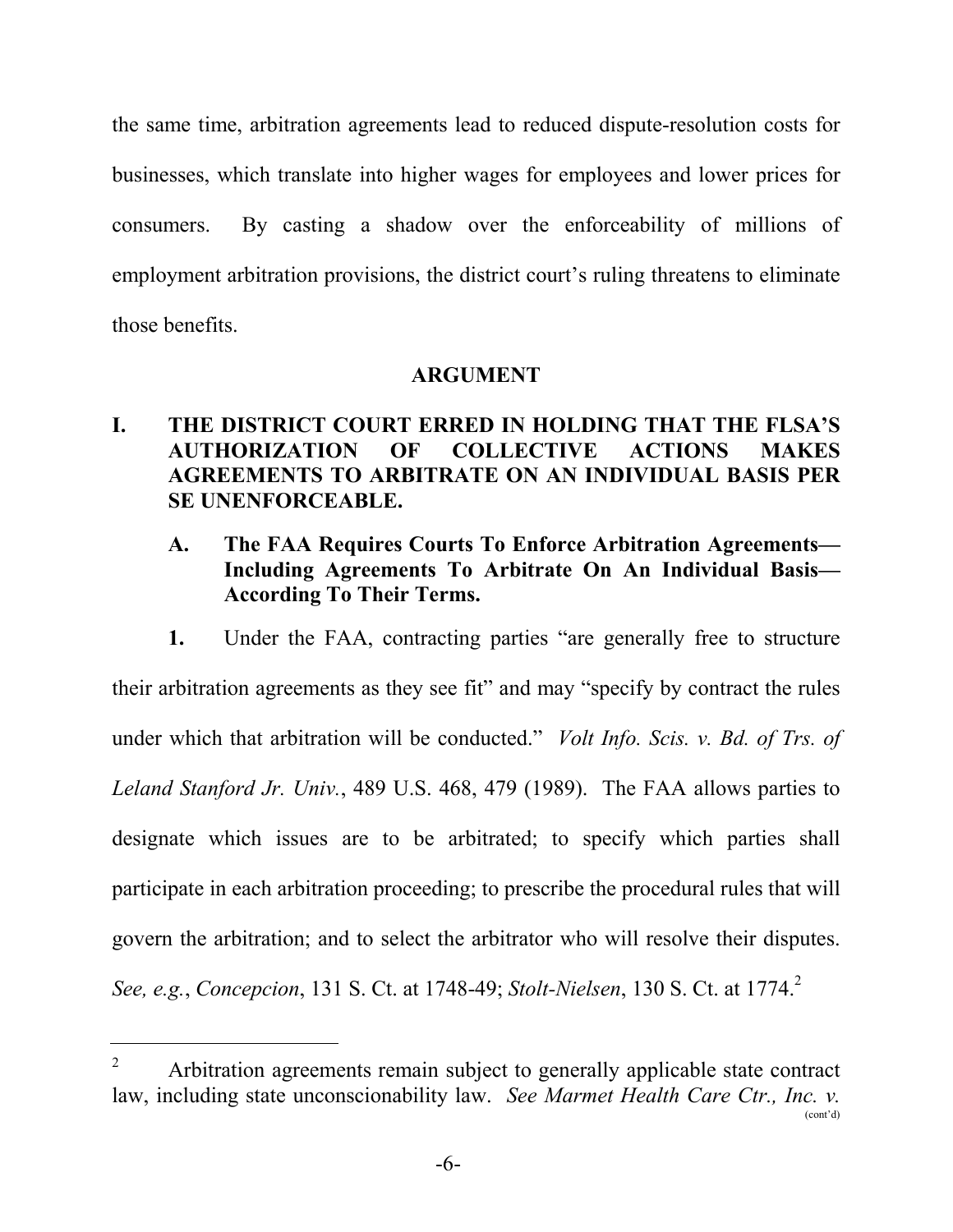The Supreme Court has twice explained that parties may enter into agreements to arbitrate on an individual basis and decline to provide for aggregation of claims (*e.g.*, class or collective actions). In *Gilmer v. Interstate/Johnson Lane Corp*., the Supreme Court declared that an arbitration clause must be enforced "even if the arbitration could not go forward as a class action or class relief could not be granted by the arbitrator." 500 U.S. 20, 32 (1991) (internal quotation marks omitted). The Court explained that "the fact that the [statute] provides for the possibility of bringing a collective action does not mean that individual attempts at conciliation were intended to be barred." *Id.* (internal quotation marks omitted). As CitiMortgage points out in its opening brief (at 31, 34-36), a number of federal courts of appeals—relying in part on *Gilmer* have held that the FAA requires the enforcement of agreements to arbitrate on an individual basis.<sup>3</sup>

*Brown*, \_\_ S. Ct. \_\_, 2012 WL 538286, at \*2 (U.S. Feb. 21, 2012) (a court may "consider whether \* \* \* arbitration clauses \* \* \* are unenforceable under state common law principles that are not specific to arbitration and pre-empted by the  $FAA$ ").

<sup>3</sup> The district court relied on a statement by a prior panel of this Court that the quoted language from *Gilmer* is dictum. App. 51-52 (citing *In re Am. Express Merchants' Litig.* (*Amex II*), 634 F.3d 187, 195-96 (2d Cir. 2011)). Since *Concepcion*, however, that panel *sua sponte* granted rehearing and (though reaching the same ultimate conclusion) did not repeat its earlier statement that *Gilmer*'s endorsement of agreements to arbitrate on an individual basis is dictum. *Compare In re Am. Express Merchants' Litig.* (*Amex III*), \_\_ F.3d \_\_, 2012 WL 284518, at \*10-\*11 (2d Cir. Feb. 1, 2012), *with Amex II*, 634 F.3d at 194-96, *and In re Am. Express Merchants' Litig.* (*Amex I*), 554 F.3d 300, 313-14 (2d Cir. (cont'd)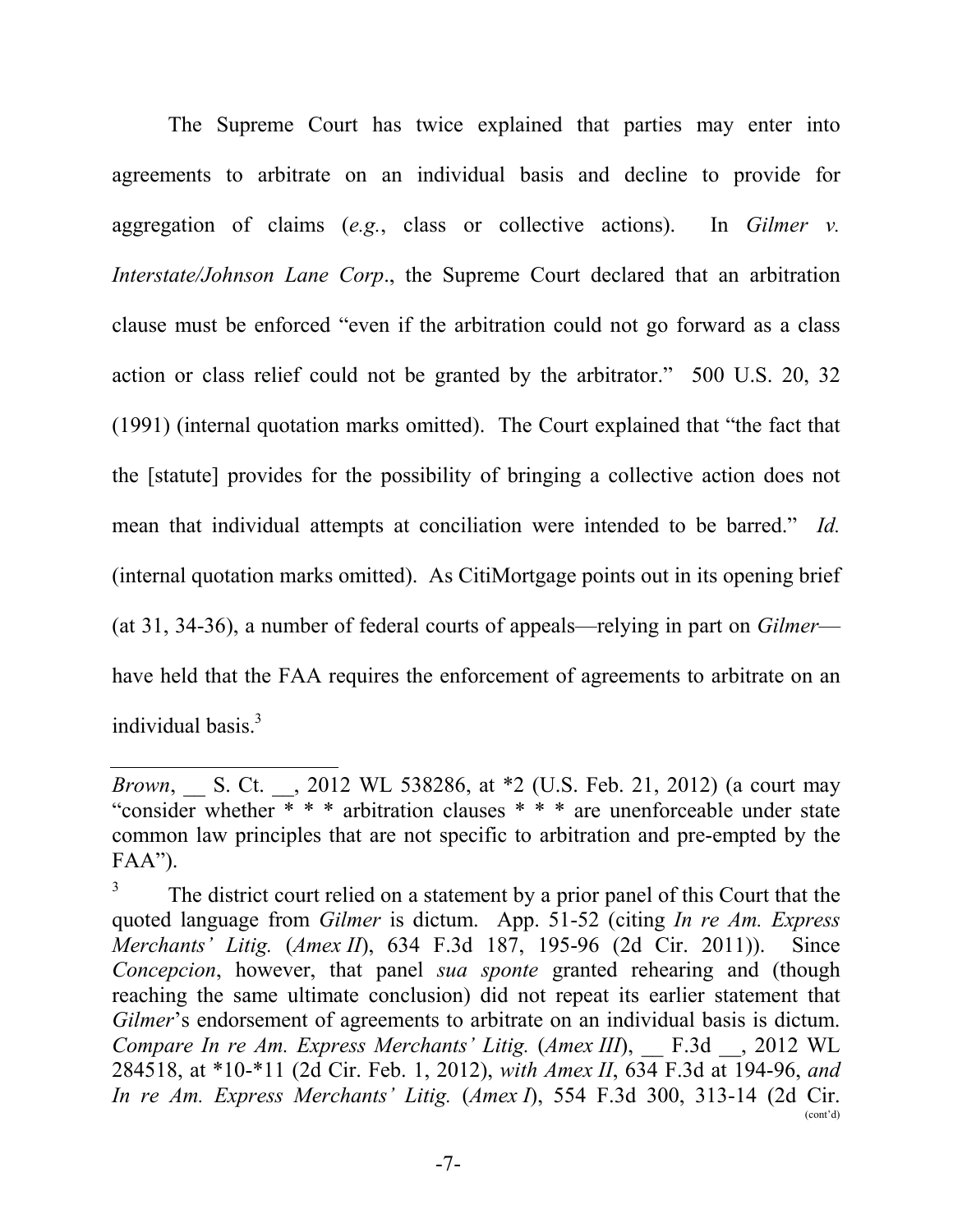Moreover, in *Concepcion*, the Supreme Court confirmed that the FAA contemplates that arbitration takes place on an individual basis. The plaintiffs in *Concepcion* argued that because their arbitration agreement precluded them from pursuing class-wide relief, it was unconscionable under California law. 131 S. Ct. at 1745. The lower courts agreed, relying on the California Supreme Court's decision in *Discover Bank v. Superior Court*, 113 P.3d 1100 (Cal. 2005), which effectively imposed a categorical prohibition against agreements to arbitrate on an individual basis.

The Supreme Court reversed, holding that California's essentially *per se*  refusal to enforce agreements to arbitrate on an individual basis was preempted by the FAA, because "[r]equiring the availability of classwide arbitration procedures interferes with fundamental attributes of arbitration." *Concepcion*, 131 S. Ct. at 1748. Starting with the purpose of the FAA, the Court explained that "[t]he point of affording parties discretion in designing arbitration" is "to allow for efficient, streamlined procedures tailored to the type of dispute" at issue. *Id.* at 1749. That purpose would be frustrated if class-action waivers were not fully enforceable. Because class-wide resolution of claims "requires procedural formality" to comply with due process, mandating class arbitration "sacrifices the principal advantage of arbitration—its informality—and makes the process slower, more costly, and more 2009), *cert. granted and vacated sub nom. Am. Express Co. v. Italian Colors Rest.*, 130 S. Ct. 2401 (2010).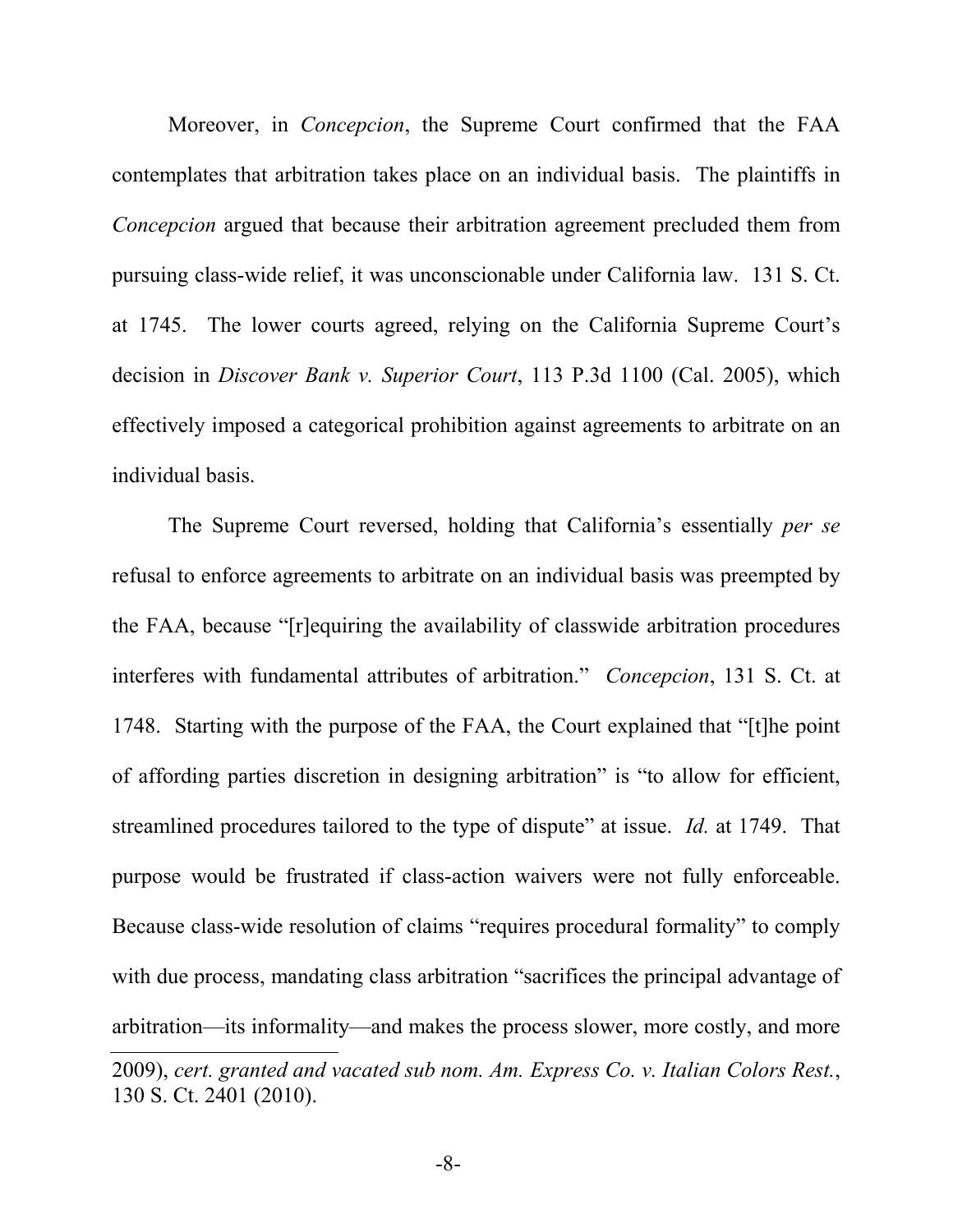likely to generate procedural morass than final judgment." *Id.* at 1751 (emphasis omitted).

Furthermore, the Supreme Court explained, when Congress enacted the FAA "to promote arbitration" (*id.* at 1749), the type of arbitration that was contemplated necessarily was *individual* arbitration. At that time, all arbitration agreements called for arbitration on an individual basis; "class arbitration was not even envisioned by Congress when it passed the FAA in 1925," as it "is a 'relatively recent development."' *Id.* at 1751. As the Court pointed out, the FAA's legislative history "contains nothing—not even the testimony of a stray witness in committee hearings—that contemplates the existence of class arbitration." *Id.* at 1749 n.5. Similarly, there is no reason to believe that Congress contemplated arbitration of *collective* actions—which did not take their current form until 1947 (*see* App. 53- 57)—when it enacted the FAA in 1925.

**2.** The district court nonetheless adopted a rule that agreements to arbitrate claims under the FLSA on an individual basis are "per se" unenforceable. App. 52. The district court reasoned that *Concepcion* "addressed only whether a state law rule holding class action waivers unconscionable was preempted by the FAA" and therefore is inapplicable in cases involving federal claims, which must be resolved on the basis of "federal arbitral law." App. 48.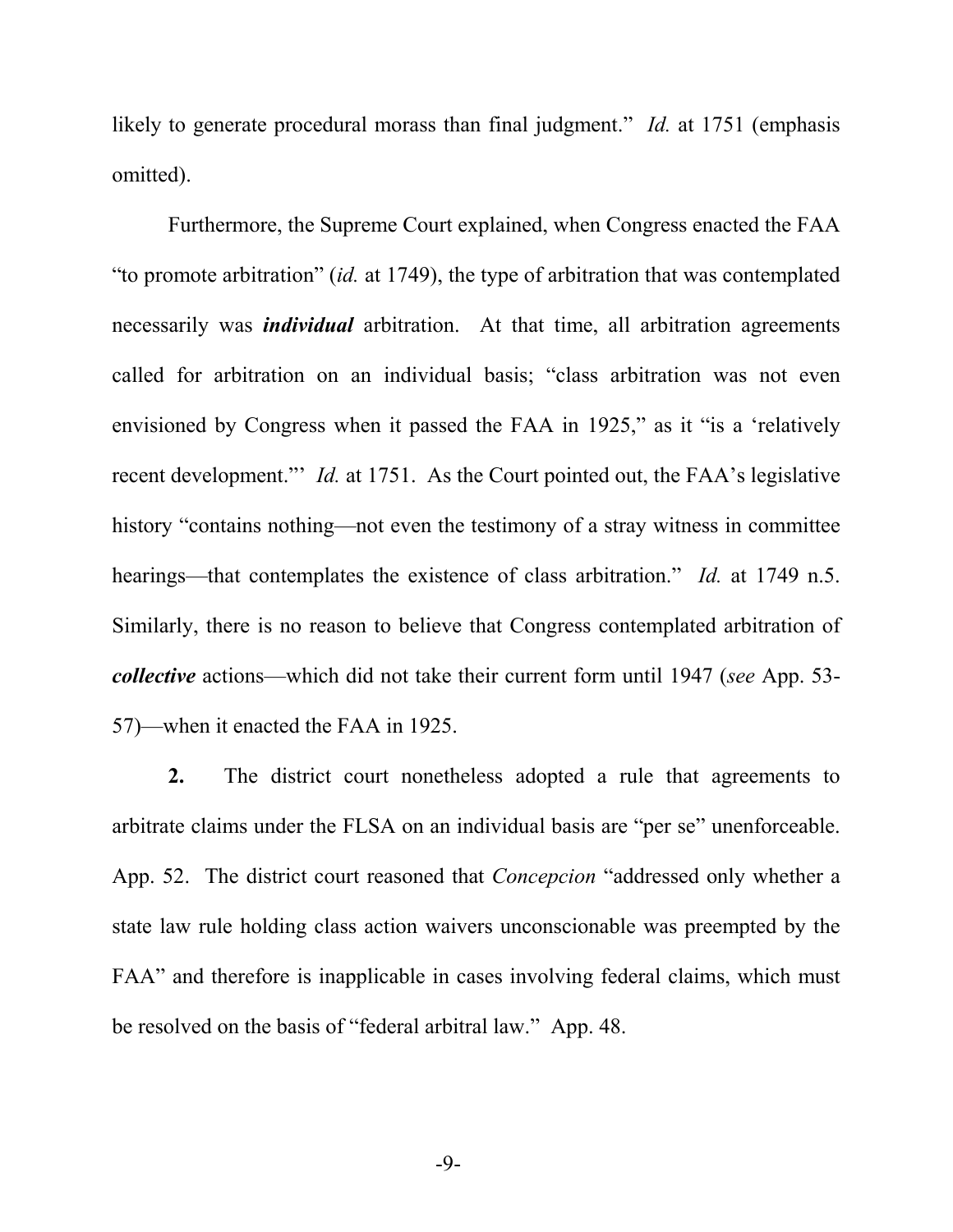But *Concepcion was* based on "federal arbitral law"; after all, the decision is grounded in Section 2 of the FAA, the "effect of [which] is to create a body of federal substantive law of arbitrability, applicable to any arbitration agreement within the coverage of the Act" (*Moses H. Cone Mem'l Hosp. v. Mercury Constr. Corp.*, 460 U.S. 1, 24 (1983)). And the Court's decision rested on its conclusion that "[r]equiring the availability of classwide arbitration interferes with fundamental attributes of arbitration and thus creates a scheme inconsistent with the FAA" (*Concepcion*, 131 S. Ct. at 1748).<sup>4</sup>

As the Supreme Court recently reiterated, the FAA generally "requires courts to enforce agreements to arbitrate according to their terms," unless there is a clear congressional command overriding the FAA, "*even when* the claims at issue are federal statutory claims." *CompuCredit*, 132 S. Ct. at 669 (emphasis added). If the statute is "silent" on whether Congress intended to override the FAA, then "the FAA requires the arbitration agreement to be enforced according to its terms." *Id*. at  $673<sup>5</sup>$ 

<sup>4</sup> The Supreme Court explained that, given the high stakes of class arbitration and the absence of an "effective means of review" of an erroneous classcertification decision or class-wide arbitral award, it is "hard to believe that defendants would bet the company" by agreeing to such a procedure. 131 S. Ct. at 1752. Instead, they will simply give up on arbitration.

<sup>5</sup> Significantly, in the last 25 years the Supreme Court has examined numerous statutes creating private rights of action—including some that make the private right of action nonwaivable—and has concluded that none of them (cont'd)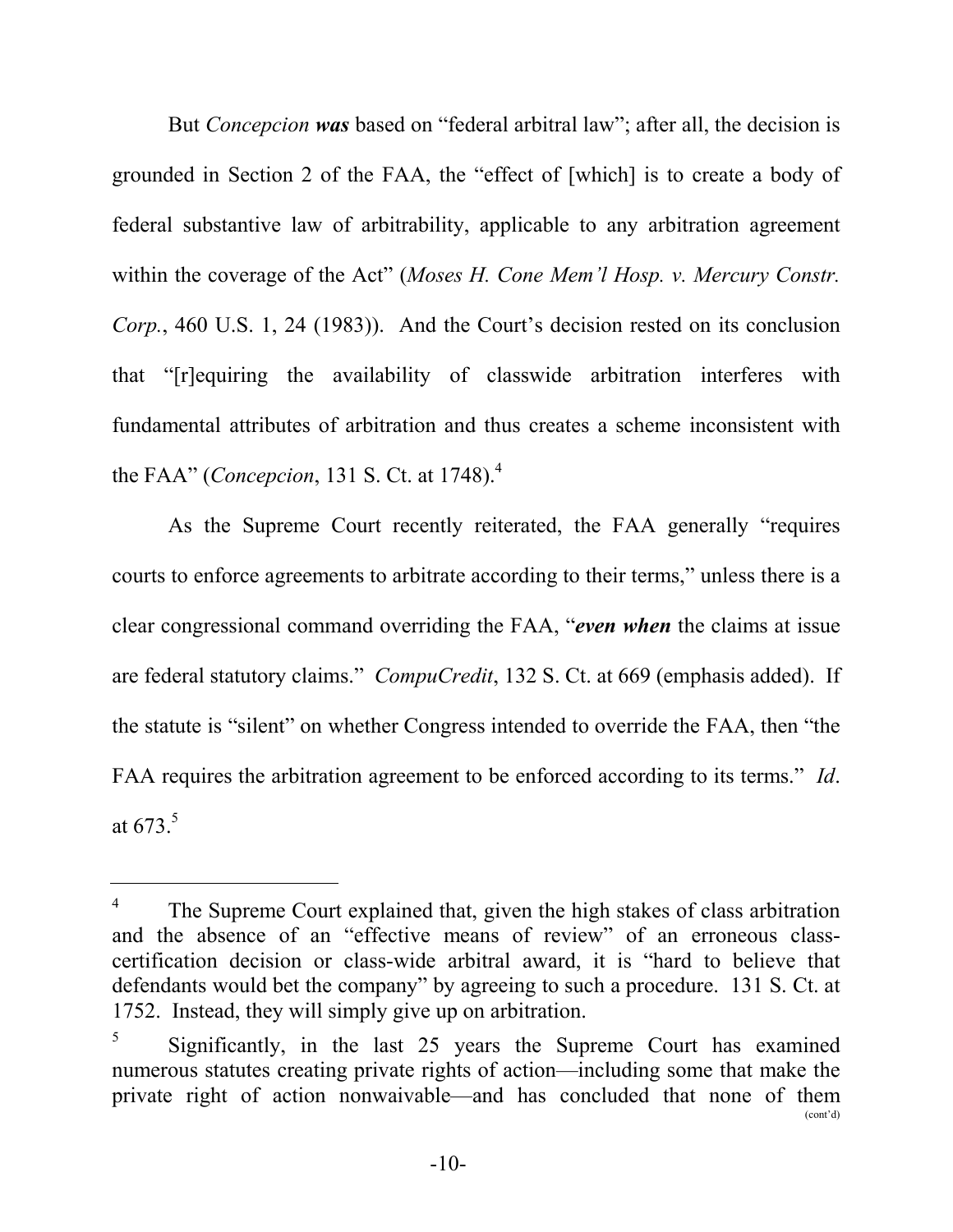That principle applies with equal force when the question is whether a party may avoid enforcement of his or her arbitration agreement on the ground that it does not permit the use of class or collective procedures. That is because, as *Concepcion* held, a legal rule requiring class procedures, whether in court or in arbitration, "interferes with fundamental attributes of arbitration and thus creates a scheme inconsistent with the FAA" (*Concepcion*, 131 S. Ct. at 1748). Only Congress—not federal courts making federal common law—may override the congressional determination embodied in the FAA by expressly conditioning the arbitrability of particular claims on the availability of class-wide (or collective) procedures.<sup>6</sup>

overrides the FAA. *See CompuCredit*, 132 S. Ct. at 674 (Credit Repair Organization Act); *Gilmer*, 500 U.S. at 35 (Age Discrimination in Employment Act); *Rodriguez de Quijas v. Shearson/Am. Express, Inc.*, 490 U.S. 477, 484-86 (1989) (Securities Act of 1933); *McMahon*, 482 U.S. at 238, 242 (Securities Exchange Act of 1934 and Racketeering Influenced and Corrupt Organizations Act); *Mitsubishi Motors Corp. v. Soler Chrysler-Plymouth, Inc.*, 473 U.S. 614, 628-29 (1985) (Sherman Act); *see also Green Tree Fin. Corp.-Ala. v. Randolph*, 531 U.S. 79, 90 (2000) (noting that parties agreed that Truth in Lending Act does not "evince[] an intention to preclude a waiver of judicial remedies").

<sup>6</sup> The Supreme Court has made clear that federal courts may not create federal-common-law rules that are inconsistent with Congress's determinations as reflected in federal statutes. *See City of Milwaukee v. Illinois*, 451 U.S. 304, 314 (1981) ("when Congress addresses a question previously governed by a decision rested on federal common law the need for such an unusual exercise of law-making by federal courts disappears").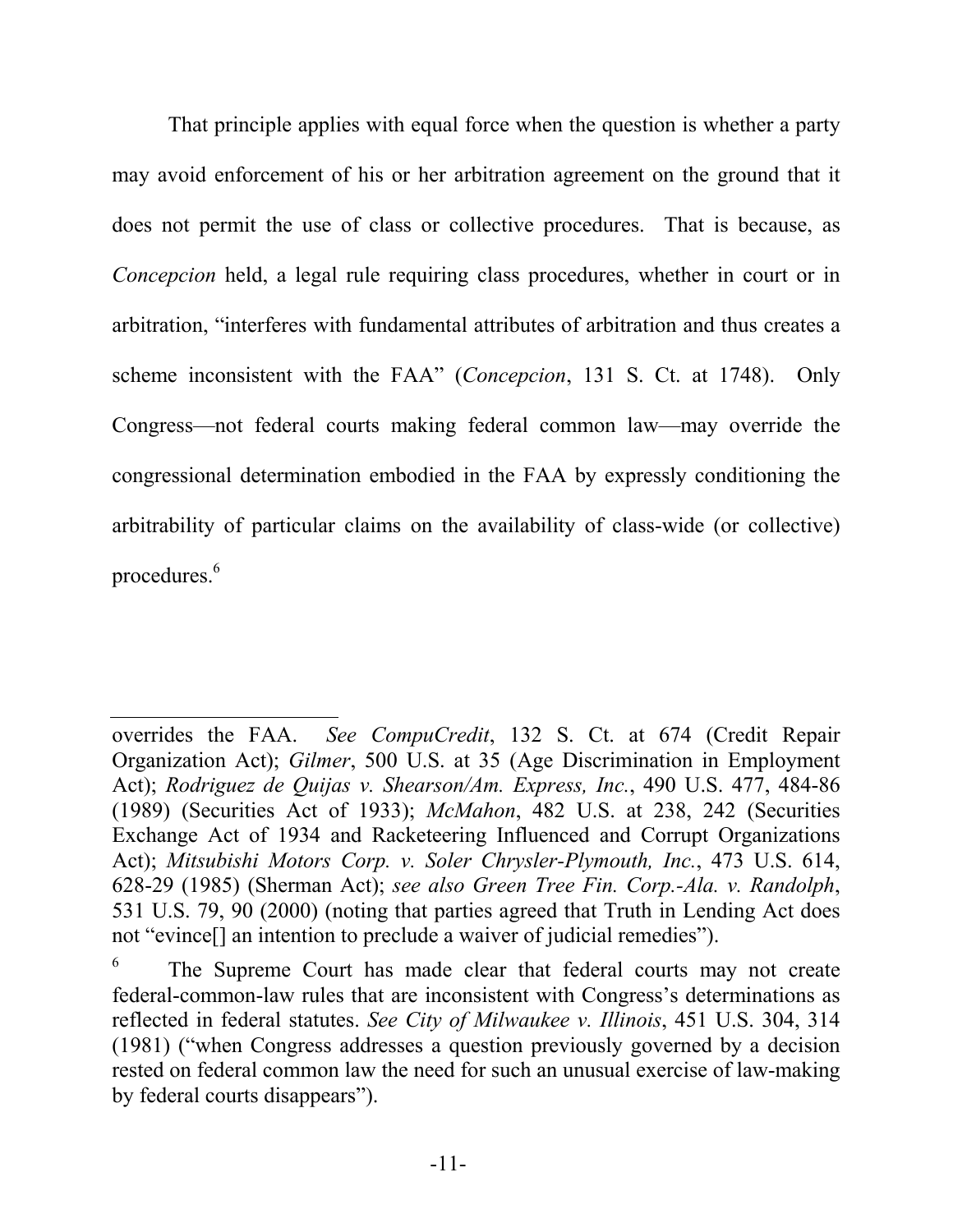#### **B. The FLSA Does Not Contain A Clear Congressional Command Against Agreeing To Arbitrate Claims On An Individual Basis.**

As the district court acknowledged, plaintiffs "do not contest" that "Congress did not intend the underlying FLSA claims implicated here to be nonarbitrable." App. 34-35. Indeed, since *Gilmer*, courts have uniformly held that FLSA claims are subject to arbitration. *See*, *e.g.*, *Carter v. Countrywide Credit Indus., Inc.*, 362 F.3d 294, 297-99 (5th Cir. 2004); *Bailey v. Ameriquest Mortg. Co.*, 346 F.3d 821, 823 (8th Cir. 2003); *Adkins v. Labor Ready, Inc.*, 303 F.3d 496, 502-03 (4th Cir. 2003); *Floss v. Ryan's Family Steak Houses, Inc.*, 211 F.3d 306, 313 (6th Cir. 2000); *Kuehner v. Dickinson & Co.*, 84 F.3d 316, 319-20 (9th Cir. 1996); *Copello v. Boehringer Ingelheim Pharm. Inc.*, F. Supp. 2d , 2011 WL 3325857, at \*7 (N.D. Ill. Aug. 2, 2011); *Zekri v. Macy's Retail Holdings, Inc.*, 2010 WL 4660013, at \*1 (N.D. Ga. Nov. 4, 2010); *Martin v. SCI Mgmt. L.P.*, 296 F. Supp. 2d 462, 467 (S.D.N.Y. 2003).

Nor did Congress indirectly make FLSA claims non-arbitrable by declaring agreements to arbitrate FLSA claims on an individual basis unenforceable. In reaching the contrary conclusion, the district court pointed to two features of the FLSA: (1) Congress "created a unique form of collective actions for \* \* \* claims brought under the FLSA" (App. 52); and (2) substantive rights under the FLSA are nonwaivable (App. 45). But neither of these features displaces the FAA's requirement that courts enforce arbitration agreements according to their terms.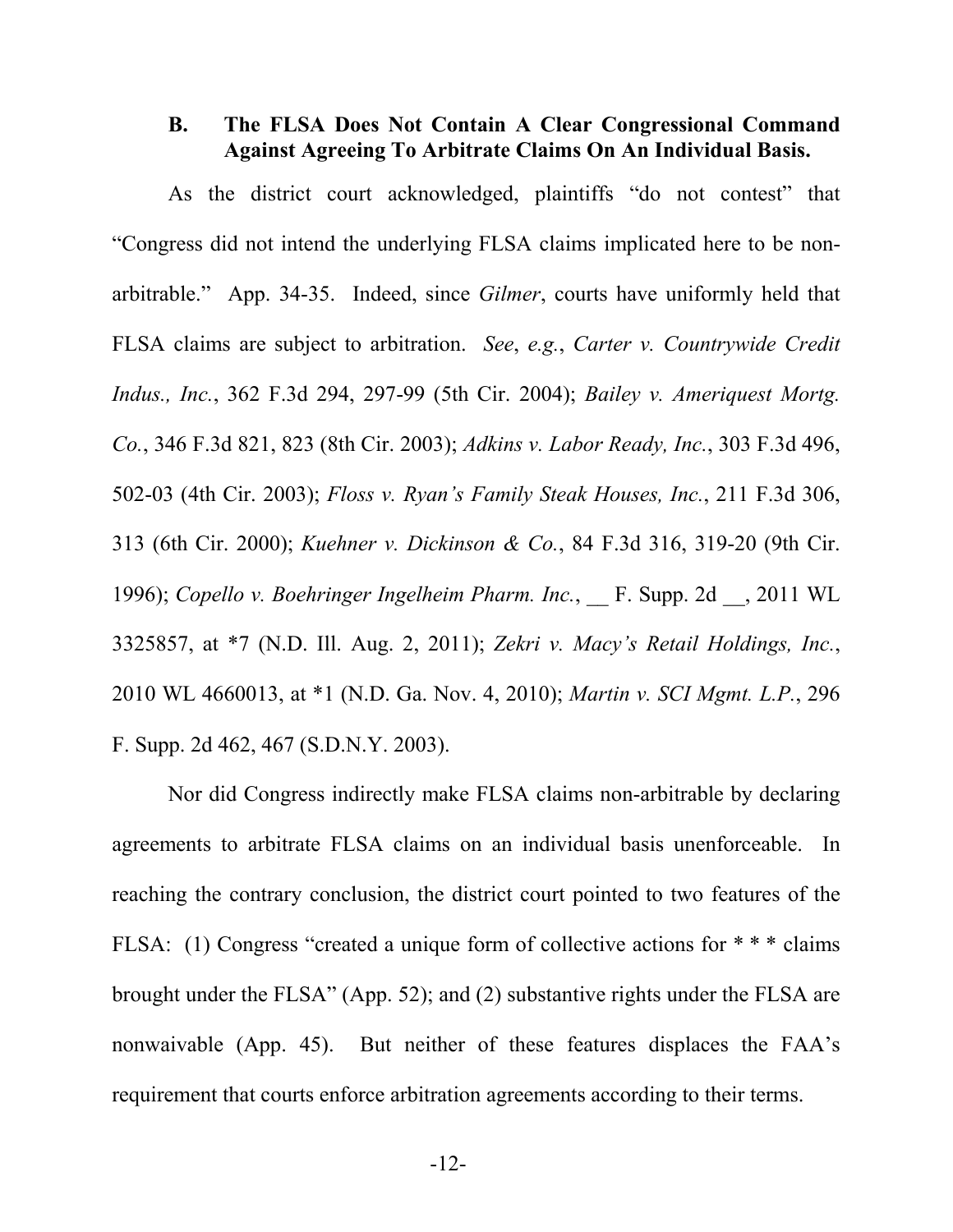*CompuCredit* dispenses with the first basis for the district court's holding. In that case, the Supreme Court rejected the argument that, by creating a private right of action in the Credit Repair Organization Act ("CROA"), setting forth special procedures for class actions and declaring the protections of the statute non-waivable, Congress evinced an intent to override the FAA. 132 S. Ct. at 670. The Court explained that "[i]t is utterly commonplace for statutes that create civil causes of action to describe the details of those causes of action, including the relief available, in the context of a court suit." *Id*. at 670. Nonetheless, the Court pointed out, "we have repeatedly recognized that contractually required arbitration of claims satisfies the statutory prescription of civil liability in court." *Id.* at 671 (citing, *e.g.*, *Gilmer*, 500 U.S. at 28).

The FLSA's provision for collective actions in court no more constitutes a congressional declaration of intent to bar arbitration on an individual basis than the provisions of the CROA constitute an indication of congressional intent to bar arbitration of CROA claims. The district court's assumption to the contrary cannot survive *CompuCredit*.

The district court's conclusion that a collective action under the FLSA is a non-waivable substantive right is no more defensible. To be sure, the *substantive* rights provided in the statute—*e.g.*, minimum wages and overtime pay—and the *substantive* remedies set forth in the statute—*e.g.*, liquidated damages—are non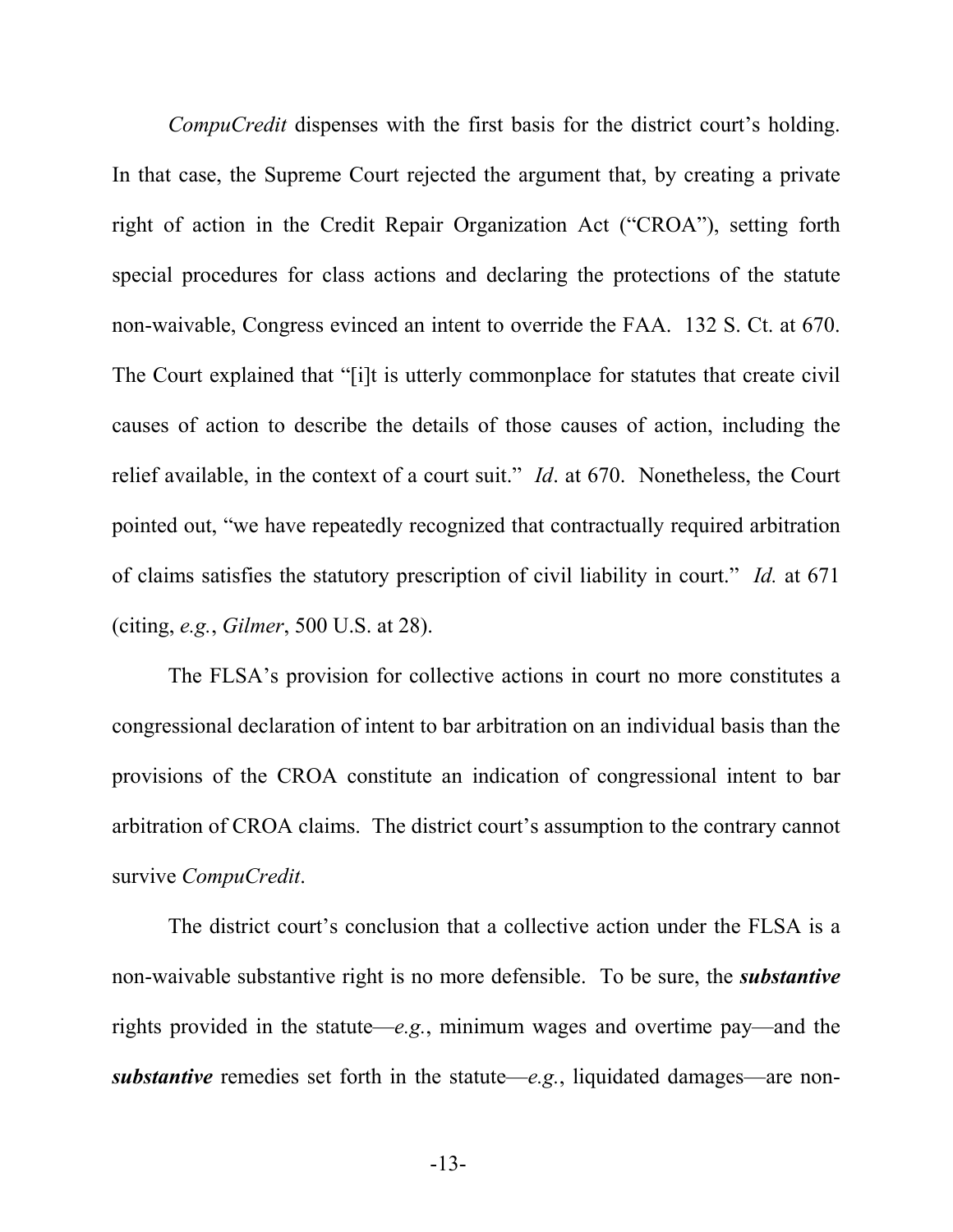waivable. *Brooklyn Sav. Bank v. O'Neil*, 324 U.S. 697, 707 (1945); *Bormann v. AT&T Commc'ns, Inc.*, 875 F.2d 399, 401 (2d Cir. 1989) ("private waiver *of claims* under the [FLSA] has been precluded") (emphasis added). But neither the Supreme Court nor this Court has ever held that the FLSA mandates that any particular *procedures* be available.

The difference between procedural matters (such as collective actions) and substantive protections under the FLSA is significant. Because the minimum-wage and overtime provisions are meant to restrict parties' freedom to contract for wage and hour terms that otherwise might prevail in the marketplace, allowing parties to bargain around these restrictions would "nullify" the Act. *O'Neil*, 324 U.S. at 707. And because a waiver of damages may be functionally equivalent to a "release of claims" (*Bormann*, 875 F.2d at 401), it must be treated the same as a waiver of the substantive rights to a minimum wage or overtime pay.

By contrast, a waiver of collective-action procedures in exchange for the benefits of arbitration poses no such danger, so long as the employee is entitled to recover all of the same remedies on an individual basis in arbitration and the filing fee and administrative costs of arbitration are not so onerous as to preclude the employee from accessing the arbitral forum. That is certainly the case here: The district court expressly found that "no \* \* \* practical obstacles exist to individual recovery by [the plaintiffs] here," particularly "in consideration  $**$ " that the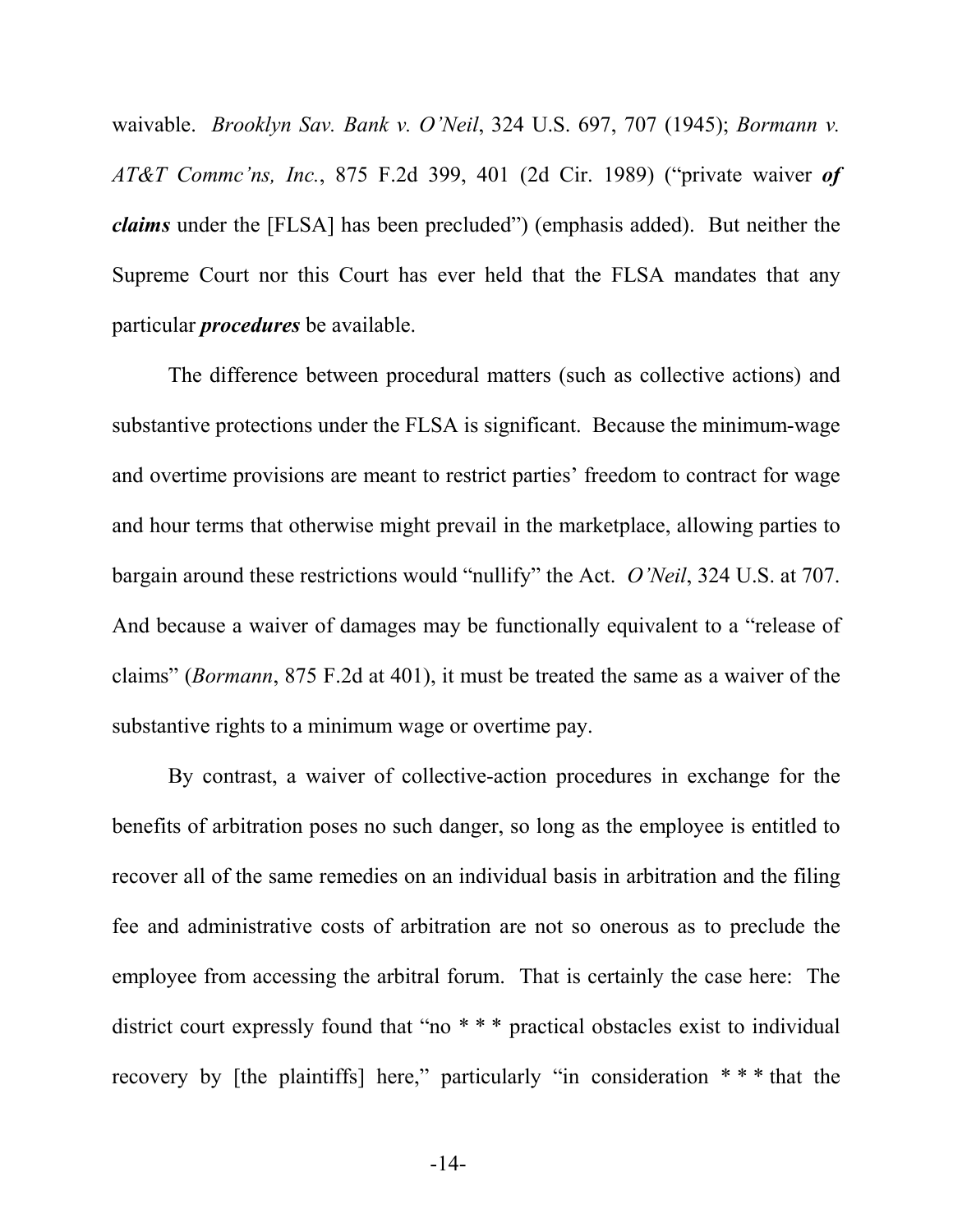arbitral agreement here provides for mandatory shifting of attorney's fees." App. 65; *see also Adkins*, 303 F.3d at 502 n.1.

Moreover, the history of the FLSA's collective-action provision underscores that the provision was designed to *restrict* the degree to which employees could aggregate claims under the Act. Congress enacted the collective-action provision as part of the Portal-to-Portal Act of 1947, 61 Stat. 84, which repealed earlier provisions of the FLSA authorizing representative and class actions on an "optout" basis. As other courts have explained, the purpose of this 1947 amendment was to counteract the "'national emergency' created by a flood of suits under the FLSA" on a representative or class basis. *Arrington v. Nat'l Broad. Co.*, 531 F. Supp. 498, 500 (D.D.C. 1982). Although the district court suggested that "[c]ollective actions under the FLSA are a unique animal" (App. 52), what makes the provision unique is that Congress *curtailed* the ability of employees to pursue opt-out class actions. In short, as the Fourth Circuit has held, there is "no suggestion in the text, legislative history, or purpose of the FLSA that Congress intended to confer a non-waivable right to a class action"—or a collective action— "under that statute." *Adkins*, 303 F.3d at 503.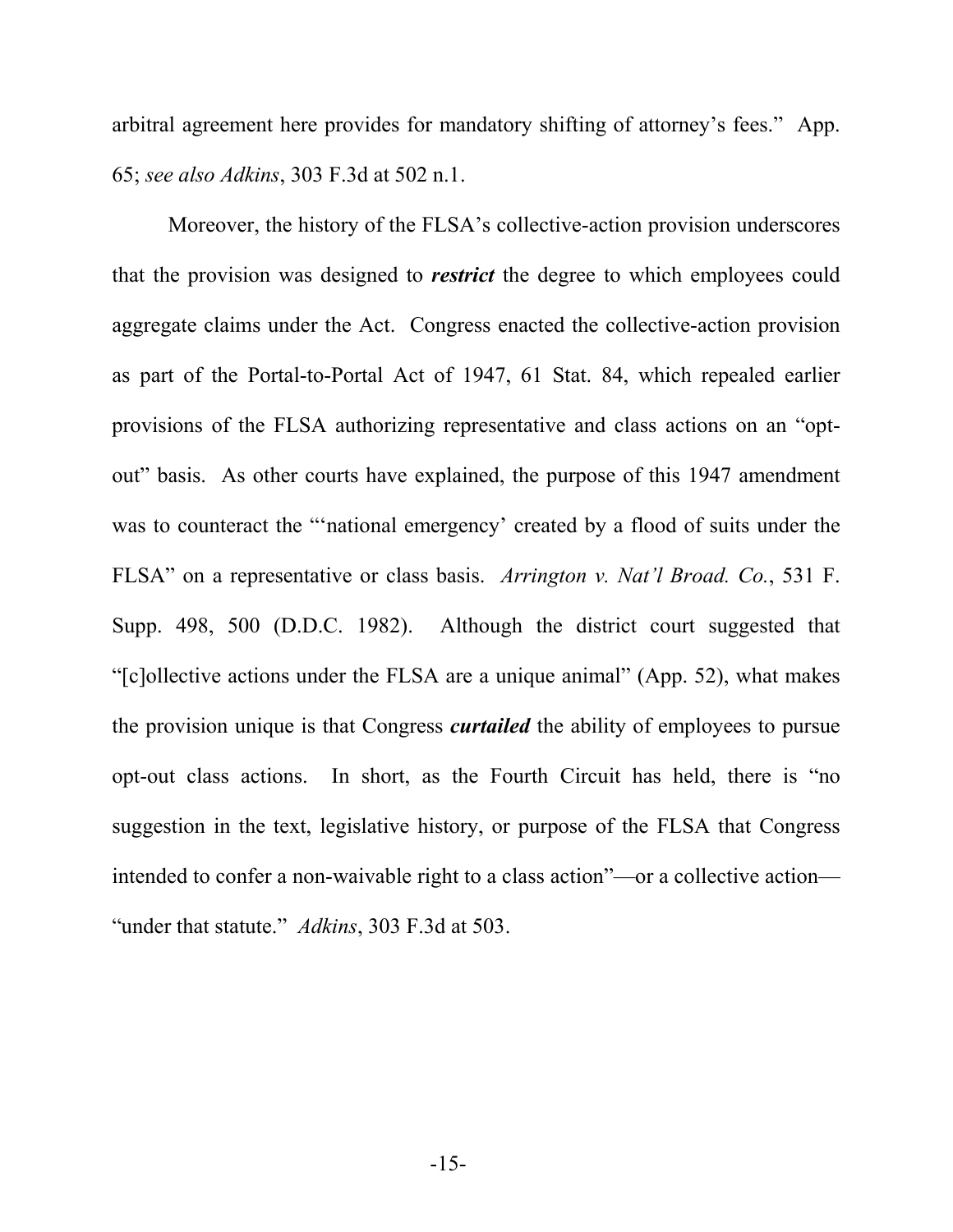#### **C. Plaintiffs Cannot Avoid Their Arbitration Agreements By Contending That They Are Unable To Vindicate Their Federal Statutory Claims.**

Plaintiffs may seek to rely on *In re American Express III*, in which a twojudge panel of this Court recently refused to enforce the defendant's arbitration provision because (in the panel's view) the plaintiffs had proven that they could not realistically vindicate their federal antitrust claims on an individual basis in arbitration. 2012 WL 284518, at \*12-\*14. We submit that *Amex III* was wrongly decided; for this reason, the Chamber has filed an amicus brief supporting the defendant's petition for rehearing en banc in that case. *See* Br. of the Chamber of Commerce of the United States of Am. as *Amicus Curiae* in Supp. of Pet. for Reh'g *En Banc*, *Amex III*, No. 06-1871-cv (2d Cir. Feb. 15, 2012).

But even if *Amex III* were to remain the law of this Circuit, that decision does not support the district court's ruling. As the *Amex III* panel explained, the vindication-of-federal-statutory-rights doctrine does not mean that "class action waivers in arbitration agreements are per se unenforceable." *Amex III*, 2012 WL 284518, at \*14. Rather, "each [class] waiver must be considered on its own merits, based on its own record, and governed with a healthy regard for the fact that the FAA 'is a congressional declaration of a liberal federal policy favoring arbitration agreements.'" *Id.* (quoting *Moses H. Cone*, 460 U.S. at 24). Accordingly, even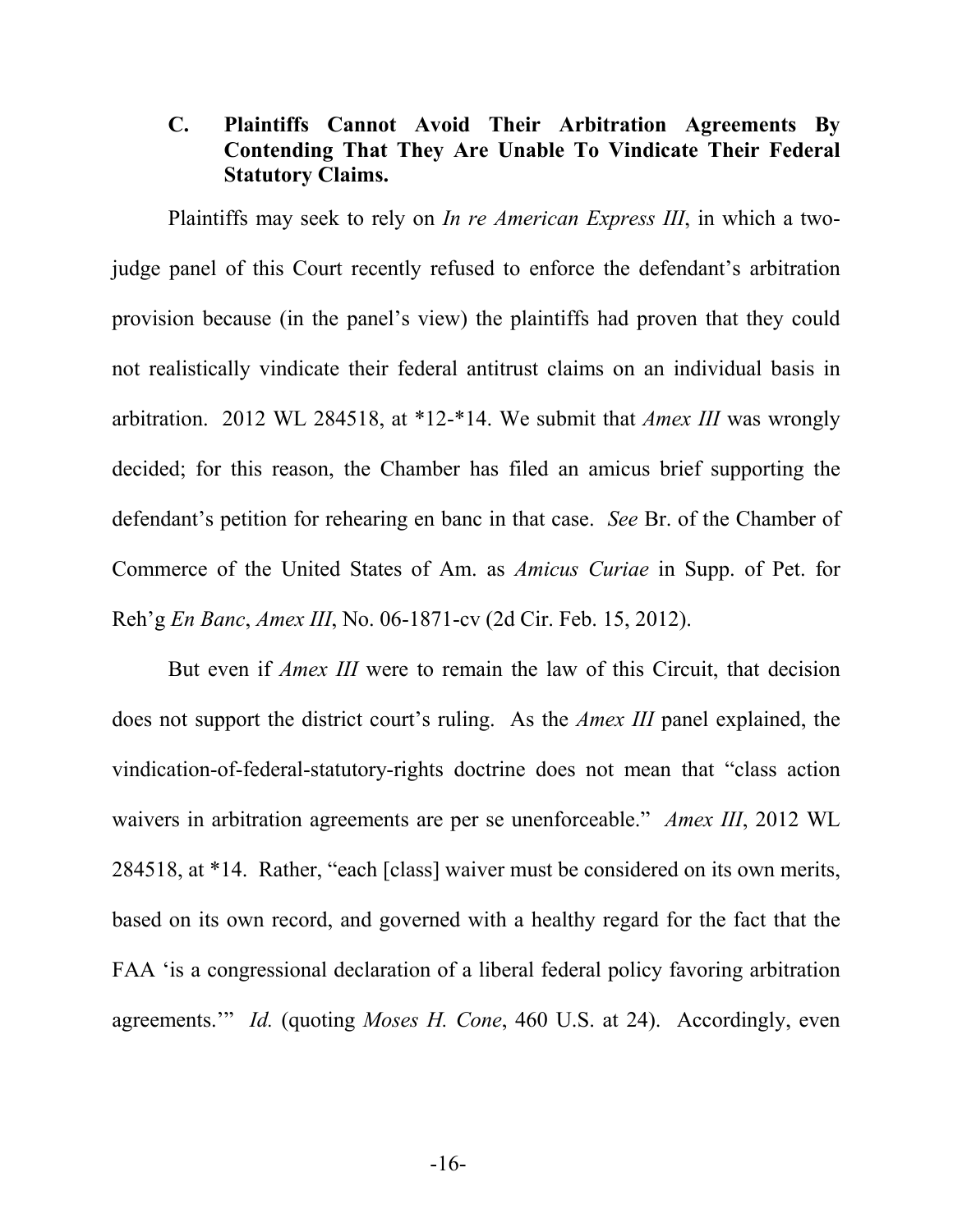under *Amex III*, the district court manifestly erred in declaring that class-arbitration waivers are per se unenforceable under the FAA.

Moreover, the "vindication" rationale is inapplicable here for the independent reason that the district court expressly determined that the named plaintiffs *could* effectively vindicate their FLSA claims in arbitration on an individual basis. App. 59-66. Accordingly, even under *Amex III*, it was error for the district court to invalidate those plaintiffs' arbitration agreements.

The district court nonetheless invalidated these plaintiffs' arbitration agreements on the basis of its conclusion that at least "one potential class member" might find arbitration infeasible, which could lead to "piecemeal litigation"—with the claims of some class members being resolved in arbitration and those of others being pursued in court. *Id.* at 66-67 & n.20. But a concern about "piecemeal litigation" is not a ground for invalidating an arbitration agreement; the Supreme Court has held that the "preeminent concern of Congress in passing the [FAA] was to enforce private agreements into which parties had entered, and that concern requires that we rigorously enforce agreements to arbitrate, even if the result is 'piecemeal' litigation" of a dispute in arbitration and in court. *Dean Witter Reynolds, Inc. v. Byrd*, 470 U.S. 213, 221 (1985); *see also KPMG LLP v. Cocchi*, 132 S. Ct. 23, 24 (2011) (citing *Dean Witter*). Moreover, *Amex III* makes clear that the "'party seek[ing] to invalidate an arbitration agreement on the ground that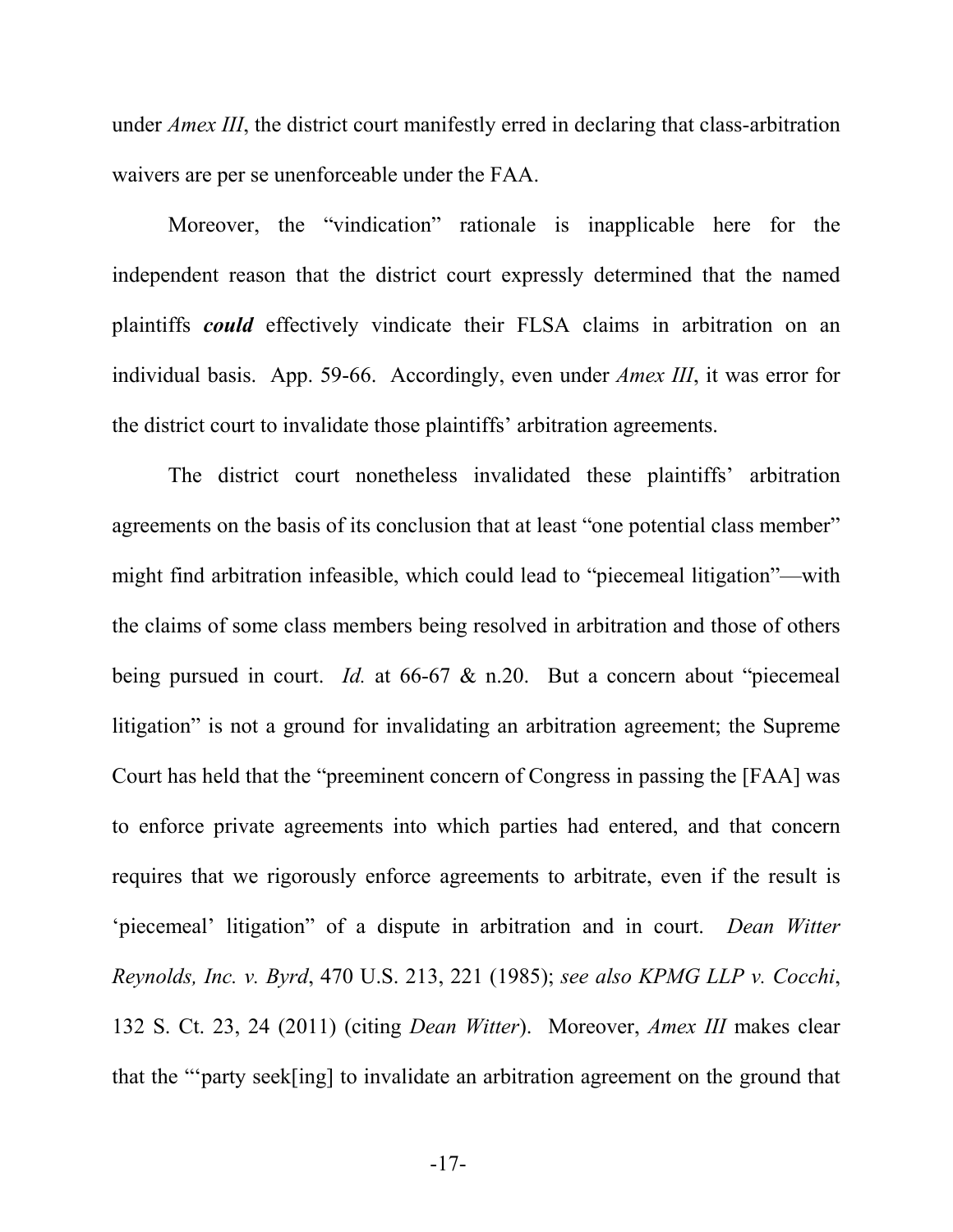arbitration would be prohibitively expensive \* \* \* bears the burden of showing the likelihood of incurring such costs.'" 2012 WL 284518, at \*11 (quoting *Green Tree Fin. Corp.–Ala. v. Randolph*, 531 U.S. 79, 92 (2000)). Prohibitive costs that *other* potential class members might face therefore are insufficient.

#### **II. THE DISTRICT COURT'S DECISION WOULD HAVE DISASTROUS CONSEQUENCES FOR ARBITRATION ACROSS A WIDE ARRAY OF INDUSTRIES.**

The district court's ruling not only is mistaken as a matter of law; if upheld, it would have grave consequences for businesses, employees, and the national economy as a whole.

The district court apparently believed that its per se rule poses no threat to employment arbitration agreements, because the holding still would allow for arbitration on a collective basis. App. 52. But that conclusion disregards the Supreme Court's repeated admonition that departing from bilateral arbitration destroys the benefits of arbitration as envisioned by the FAA. *See Concepcion*, 131 S. Ct. at 1750-53; *Stolt-Nielsen***,** 130 S. Ct. at 1775-76. As noted above, superimposing collective-action procedures on arbitration sacrifices the cost savings, informality, and expedition of traditional, individual arbitration. *See* pages 8-9, *supra*. Accordingly, as a practical matter, the effect of the district court's decision is to deny employees and businesses any access to arbitration at all, for no company would willingly enter into collective arbitration given these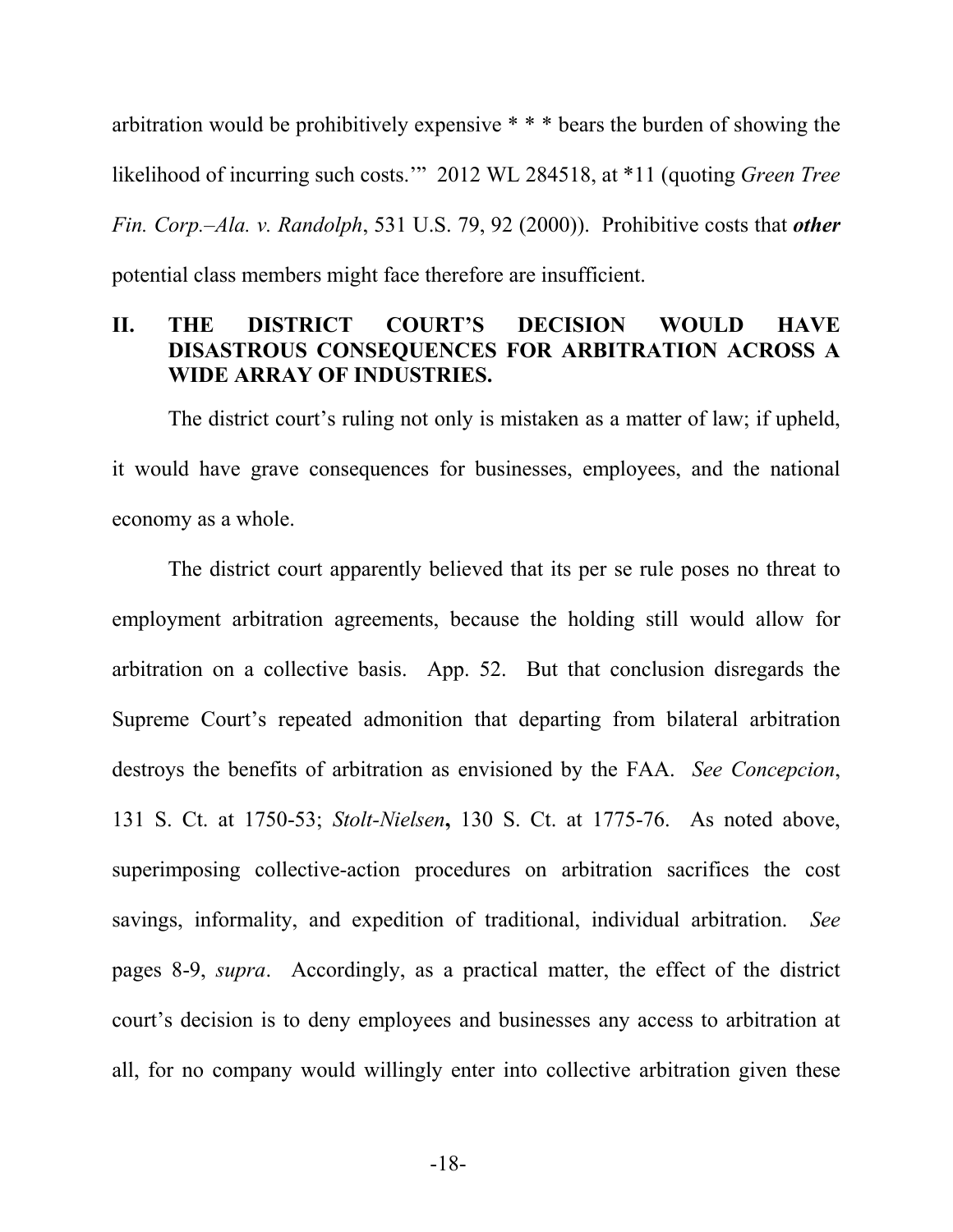trade-offs. *See Concepcion*, 131 S. Ct. at 1752 ("We find it hard to believe that defendants would" enter into agreements permitting class arbitration); *see also Stolt-Nielsen*, 130 S. Ct. at 1775 ("[C]lass-action arbitration changes the nature of arbitration to such a degree that it cannot be presumed the parties consented to it by simply agreeing to submit their disputes to an arbitrator."). Instead, companies will abandon arbitration altogether.

Nor are the effects of the decision below likely to be limited to claims under the FLSA, or even to the employer-employee context. Plaintiffs are sure to argue that the district court's rationale extends to all manner of federal statutory claims thus potentially calling into question arbitration agreements in millions of employment, consumer, and business-to-business transactions. Like the FLSA's passing mention of collective actions, a multitude of other federal statutes refer to or authorize class actions without explicitly guaranteeing an unwaivable right to proceed on a class-wide basis. *See*, *e.g.*, *CompuCredit*, 132 S. Ct. at 670 (discussing Credit Repair Organization Act); *see also*, *e.g.*, 15 U.S.C § 1640 (Truth in Lending Act); *id.* § 1692k (Fair Debt Collection Practices Act); 29 U.S.C. § 2617(a)(2) (Family and Medical Leave Act).

It also is predictable that plaintiffs in a wide variety of cases will seek to capitalize on the district court's conclusion that a class-arbitration waiver is per se unenforceable in an FLSA case because at least "one potential class member"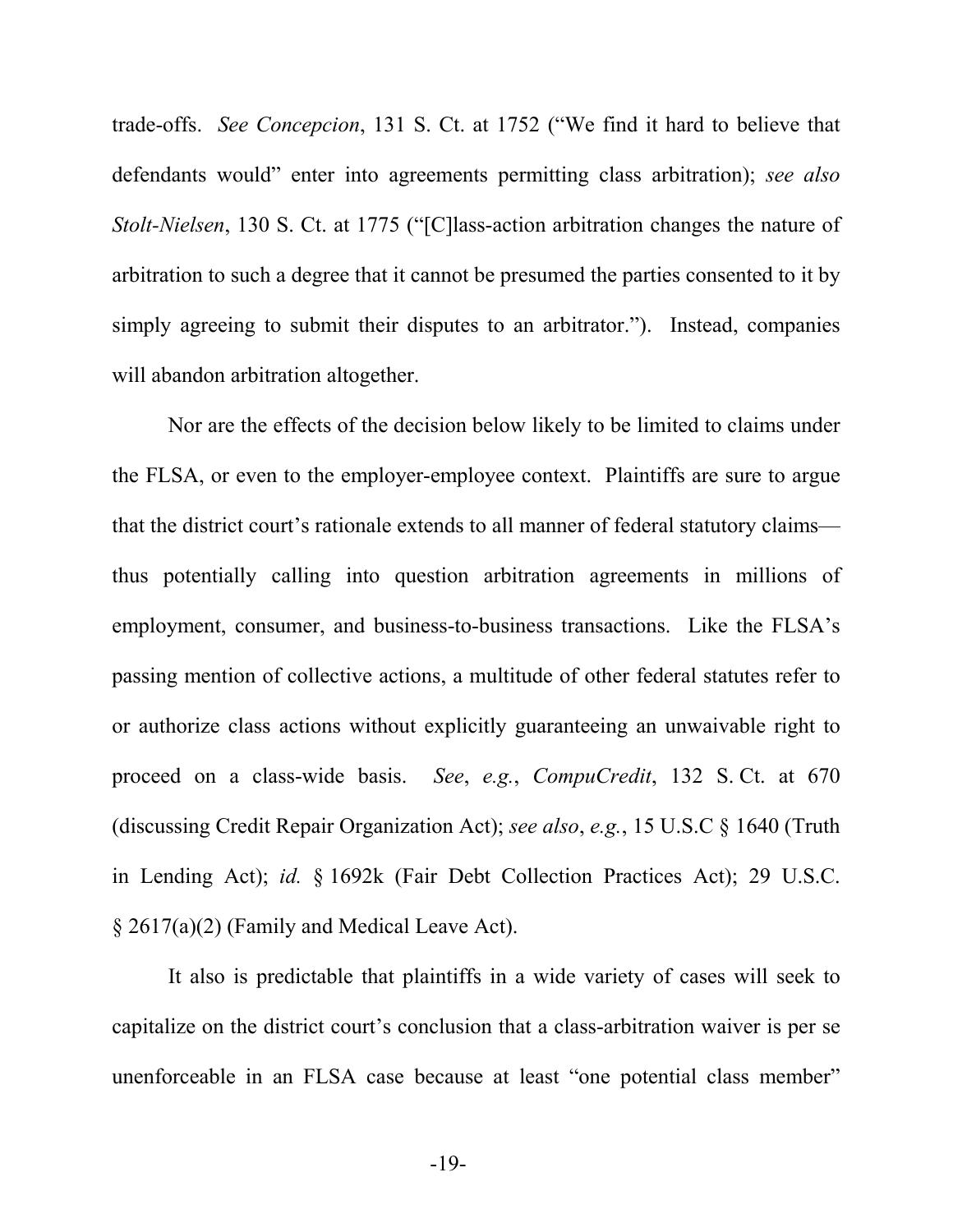might find individual arbitration infeasible, even if the named plaintiffs are perfectly capable of arbitrating their claims on an individual basis. App. 66-67 & n.20.Many lawsuits under the FLSA (or other statutes, for that matter) could include a member or two with much smaller damages than the rest of the putative class—for example, if one member of the putative class was employed for just a few days, and thus could allege relatively little in the way of unpaid wages.<sup>7</sup> Similarly, in consumer or antitrust class actions, one member of the class may have particularly modest damages because he or she engaged in only a single, small transaction with the defendant. And in virtually every class action, the applicable statute of limitations will have the effect of reducing at least one class member's claim to a minimal amount by virtue of the fact that most of the alleged injury occurred before the limitations period and thus is time-barred from recovery.

Plaintiffs thus will try to invoke the district court's reasoning to oppose motions to compel arbitration in virtually every collective or class action. The profound uncertainty created by the district court's refusal to enforce the arbitration agreements at issue in accordance with their terms will have serious

<sup>7</sup> Indeed, plaintiffs are already making this argument. *See* Notice of Supp. Authority at 2 n.1, *Lavoice v. UBS Fin. Servs., Inc.*, No. 1:11-cv-02308-BSJ-JLC (S.D.N.Y. Nov. 29, 2011) (contending that decision below in this case militates against compelling arbitration of FLSA action against UBS because three putative class members "worked at UBS for such a short period of time that their overtime claims" are so modest that "individual arbitration would be irrational").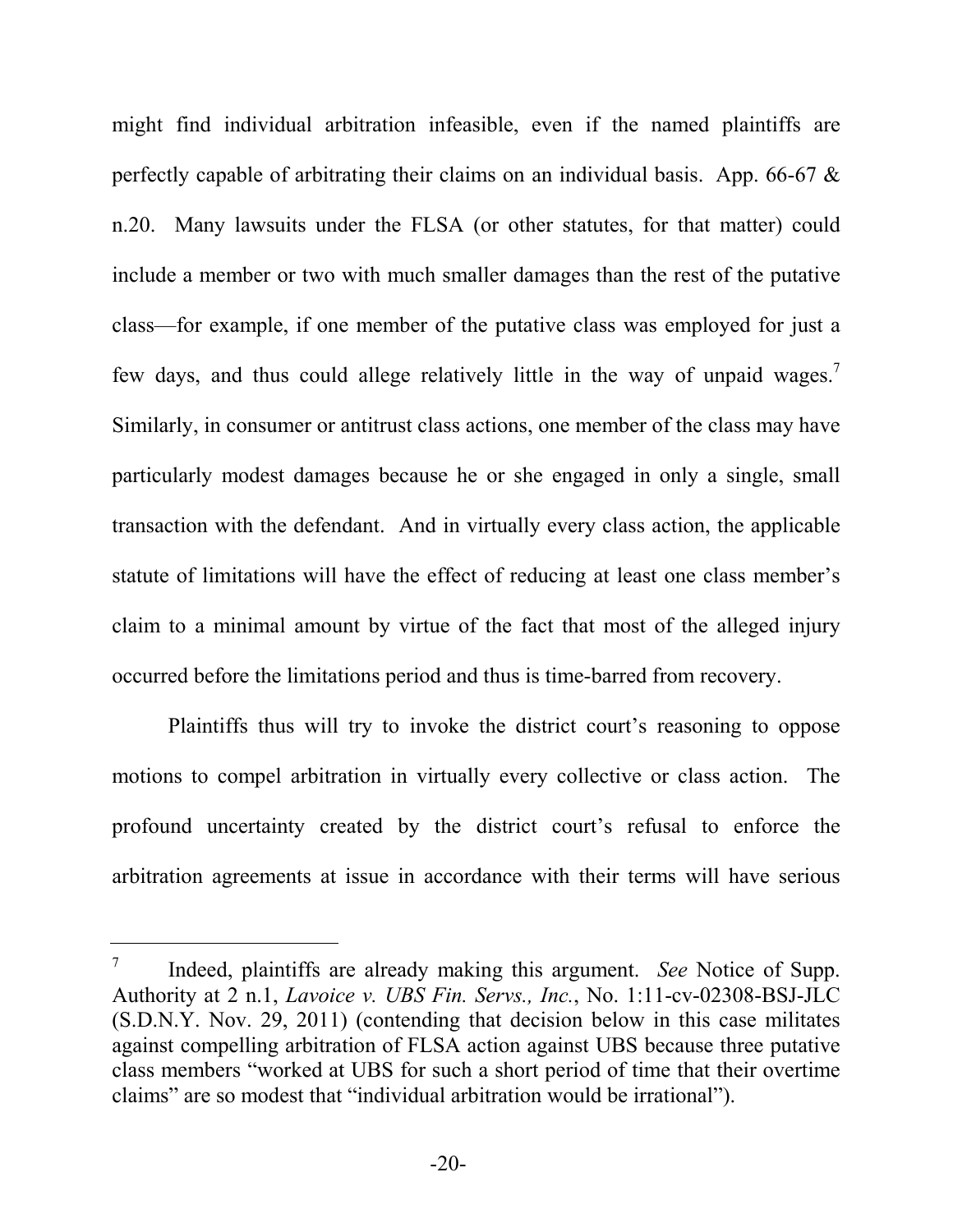practical consequences. To begin with, the district court's per se rule threatens to undermine the settled expectations of parties to arbitration agreements.

In addition, by cutting off access to the arbitral forum, the district court's decision risks harming the very employees that the decision purports to assist. Arbitration is faster than litigation and lowers the costs for employees who wish to pursue claims. The Supreme Court has repeatedly observed that "arbitration's advantages often would seem helpful to individuals \* \* \* who need a less expensive alternative to litigation." *Allied-Bruce Terminix Cos. v. Dobson*, 513 U.S. 265, 280 (1995); *see also*, *e.g.*, *Concepcion*, 131 S. Ct. at 1749 ("[T]he informality of arbitral proceedings \* \* \* reduc[es] the cost and increas[es] the speed of dispute resolution."); *Stolt-Nielsen*, 130 S. Ct. at 1775 (observing that "the benefits of private dispute resolution" include "lower costs" and "greater efficiency and speed"); *14 Penn Plaza LLC v. Pyett*, 556 U.S. 247, 257 (2009) ("Parties generally favor arbitration precisely because of the economics of dispute resolution."). Indeed, the Supreme Court has noted that employees in particular benefit from arbitration: "Arbitration agreements allow parties to avoid the costs of litigation, a benefit that may be of particular importance in employment litigation, which often involves smaller sums of money than disputes concerning commercial contracts." *Adams*, 532 U.S. at 123.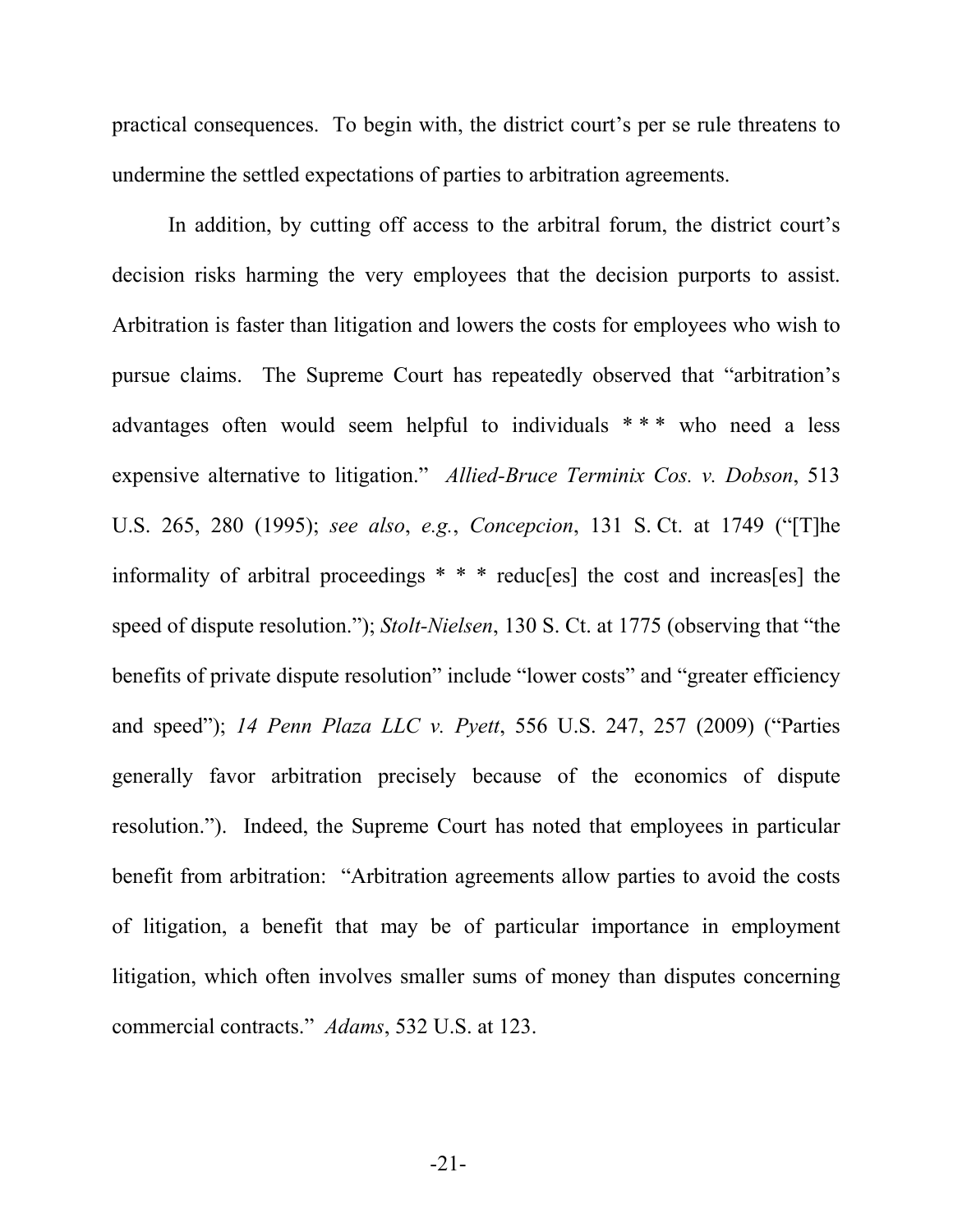These benefits of arbitration are especially pronounced for employees with individualized claims that are not amenable to being brought on a class or collective basis—the most common type of employee dispute. If such employees do not have access to simplified, low-cost arbitration and are forced into court, they will be priced out of the judicial system entirely. By contrast, the AAA frequently handles such employment disputes involving modest sums. *See*, *e.g.*, Elizabeth Hill, *AAA Employment Arbitration: A Fair Forum at Low Cost*, 58 Disp. Res. J. 9, 11 (2003). In other words, for many employees, "it looks like arbitration—or nothing." Theodore J. St. Antoine, *Mandatory Arbitration: Why It's Better Than It Looks*, 41 U. Mich. J.L. Reform 783, 792 (2008).

Employees also benefit from the informality of arbitration, which frees them from the "procedural" and "evident[iary]" hurdles that often stymie plaintiffs in courts. *See*, *e.g.*, John W. Cooley & Steven Lubet, *Arbitration Advocacy* ¶ 1.3.1, at 5 (2d ed. 2003). Likely for that reason, employees tend to fare better in arbitration than in court. Studies have shown that employees who arbitrate their claims are more likely to prevail than employees who litigate. *See*, *e.g.*, Lewis L. Malty, *Private Justice: Employment Arbitration and Civil Rights*, 30 Colum. Human Rts. L. Rev. 29, 46 (1998). For example, one study of employment arbitration in the securities industry concluded that employees who arbitrate were 12% more likely to win their disputes than employees litigating in the Southern District of New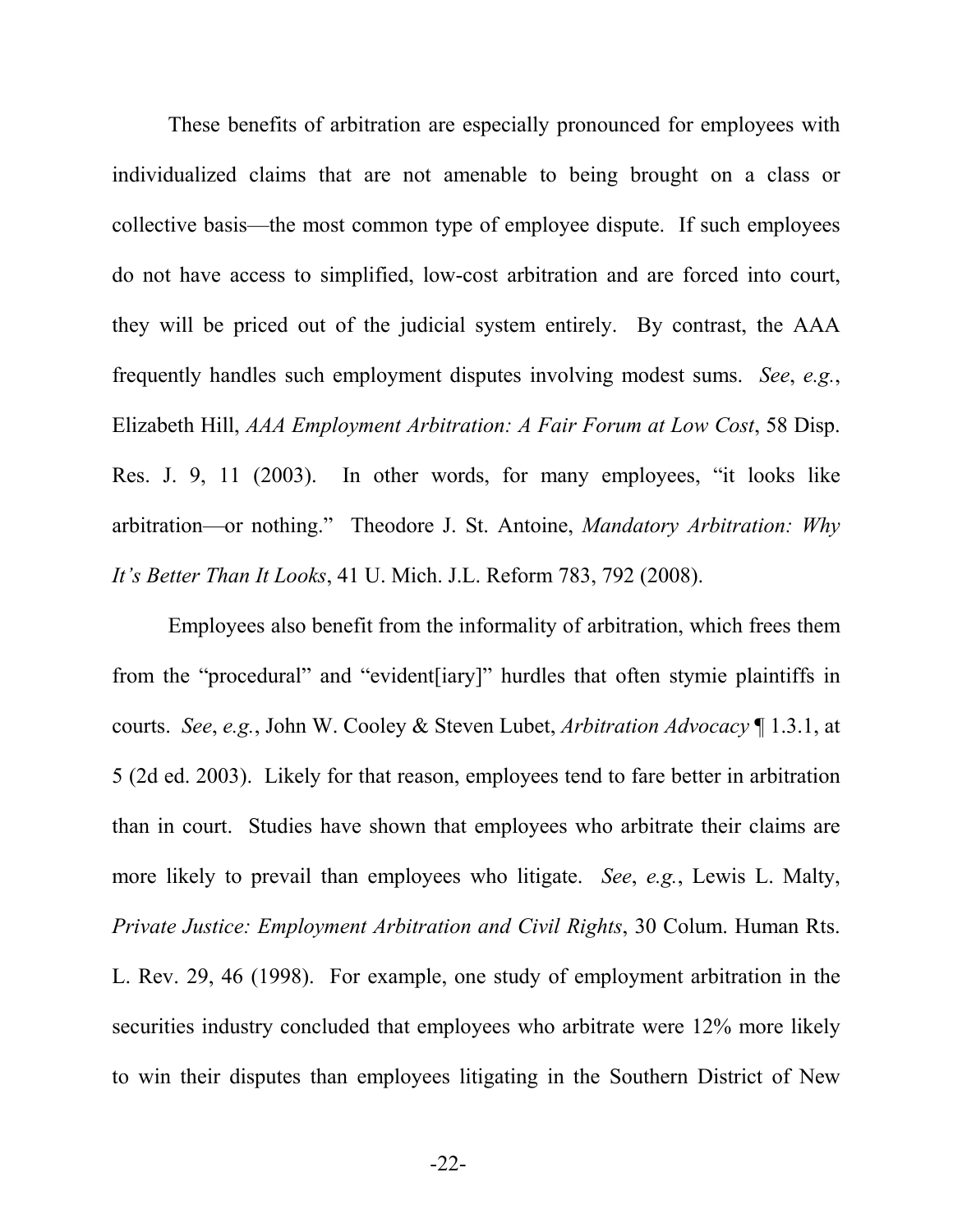York. *See* Michael Delikat & Morris M. Kleiner, *An Empirical Study of Dispute Resolution Mechanisms: Where Do Plaintiffs Better Vindicate Their Rights?*, 58 Disp. Resol. J. 56, 58 (Nov. 2003-Jan. 2004). And awards obtained by employees in arbitration *are typically the same or even larger* than court awards. *See id.* 

Moreover, it is not just the employees with disputes who benefit from arbitration. These benefits extend even to those who never have a dispute of any kind, because arbitration "lower[s] [businesses'] dispute-resolution costs," which manifest in a "wage increase" for employees. Stephen J. Ware, *The Case for Enforcing Adhesive Arbitration Agreements—With Particular Consideration of Class Actions and Arbitration Fees*, 5 J. Am. Arb. 251, 254-56 (2006). And the customers of that business also benefit, because "whatever lowers costs to businesses tends over time to lower prices to consumers." *Id.* at 255; c*f. Carnival Cruise Lines, Inc. v. Shute*, 499 U.S. 585, 594 (1991) (customers who accept contracts with forum-selection clauses "benefit in the form of reduced fares reflecting the savings that the [company] enjoys by limiting the fora in which it may be sued").

If the decision below is allowed to stand, however, all of these benefits would be lost. Because that result would dampen the national economy and force the already clogged court system to handle the numerous cases that otherwise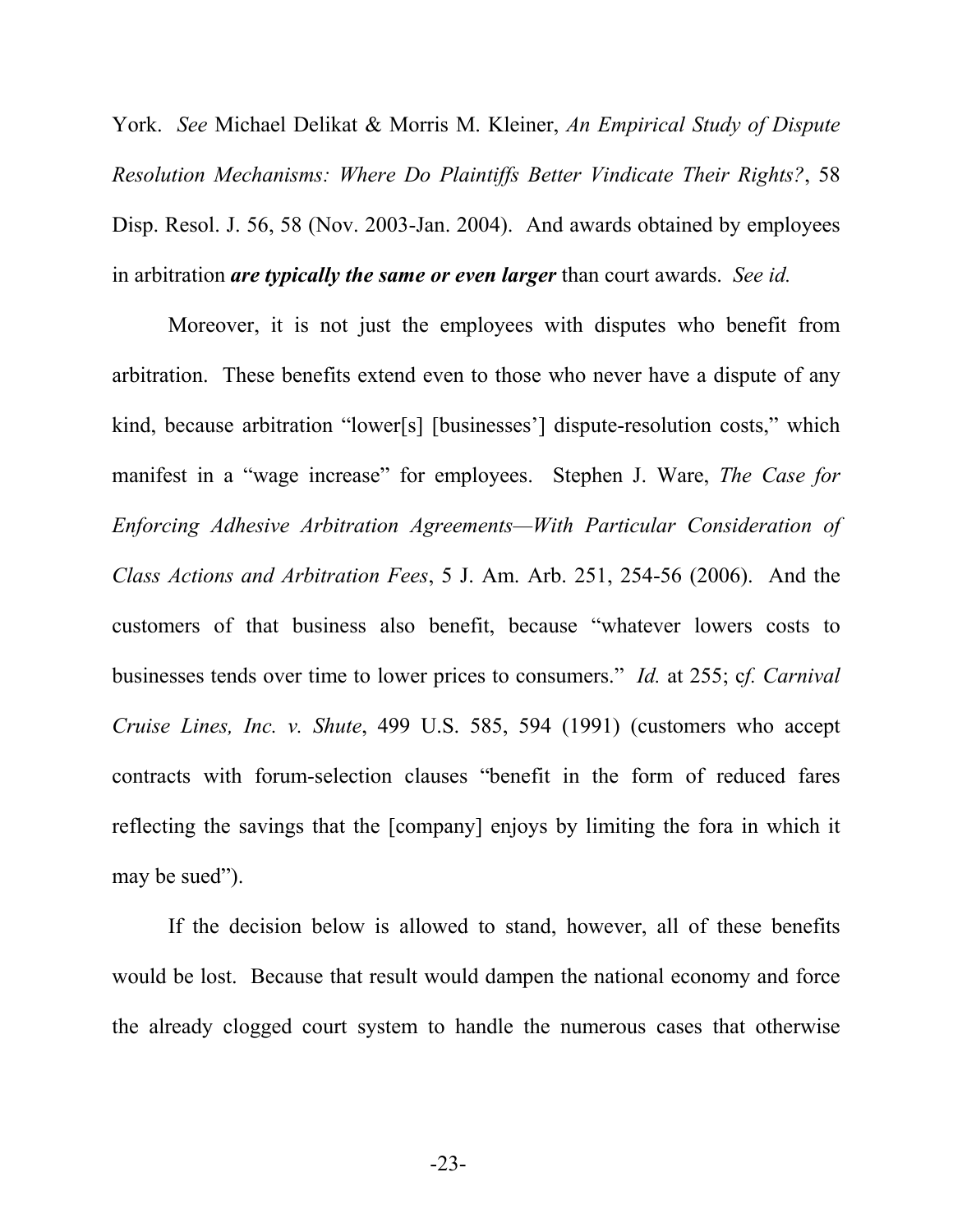would have been arbitrated—a scenario that the FAA was designed to prevent the district court's decision should be reversed.

## **CONCLUSION**

The district court's order denying the motion to compel arbitration should be reversed.

Dated: February 22, 2012 Respectfully submitted,

MAYER BROWN LLP

Robin S. Conrad NATIONAL CHAMBER LITIGATION CENTER, INC. 1615 H Street, N.W. Washington, DC 20062 (202) 463-5337

By: /s Andrew J. Pincus Andrew J. Pincus Evan M. Tager Archis A. Parasharami Kevin Ranlett Scott M. Noveck MAYER BROWN LLP 1999 K Street, N.W. Washington, DC 20006-1101 (202) 263-3000

*Attorneys for* Amici Curiae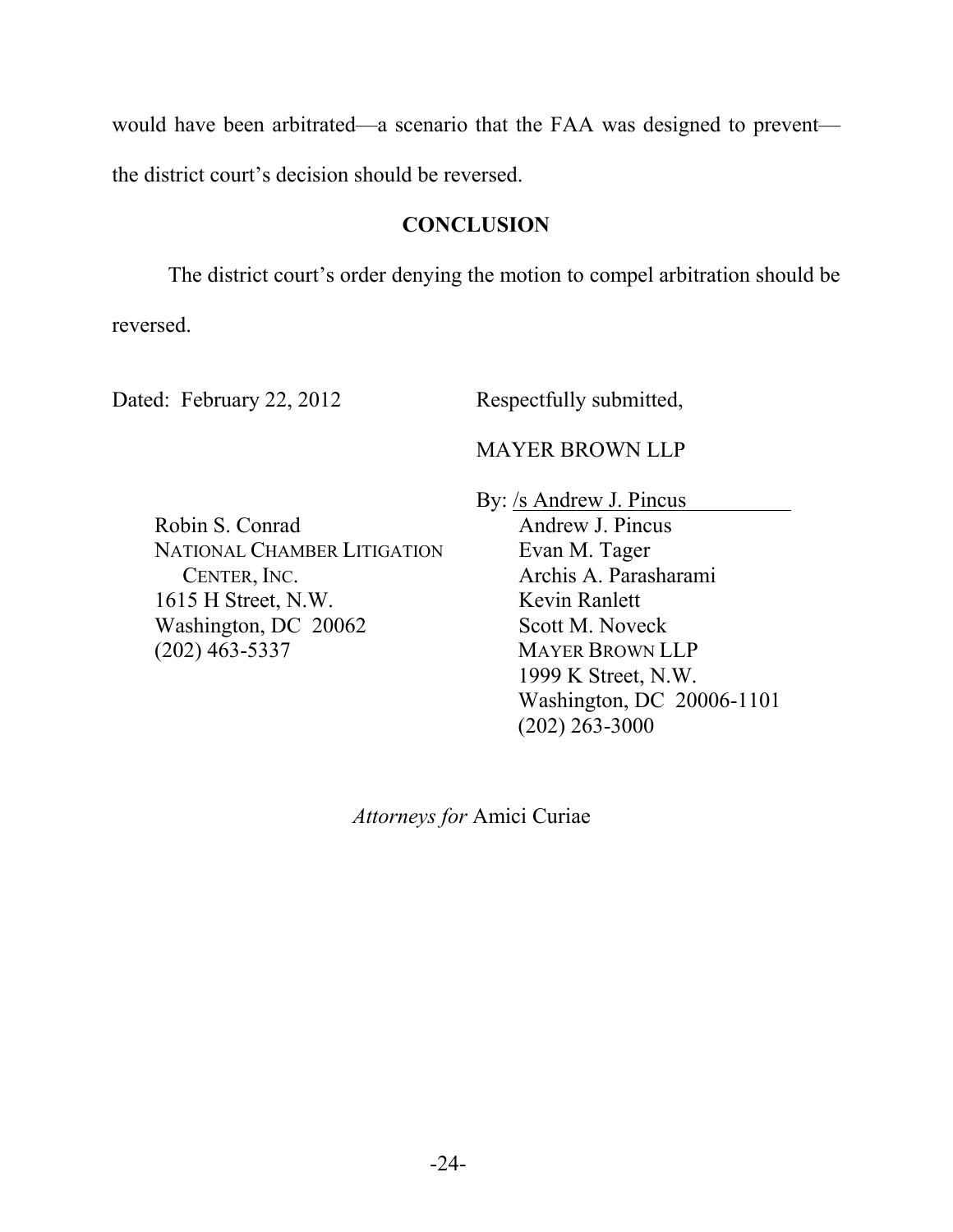#### **CERTIFICATE OF COMPLIANCE**

This brief complies with the type-volume limitation of Federal Rules of Appellate Procedure 29(d) and 32(a)(7)(B) because it contains 5,579 words, excluding the parts of the brief exempted by Rule  $32(a)(7)(B)(iii)$ .

This brief complies with the typeface requirements of Rule  $32(a)(5)$  and the type-style requirement of Fed. R. App. P. 32(a)(6) because it was been prepared in a proportionately spaced typeface using Microsoft Word 2007 in Times New Roman 14-point type for text and footnotes.

DATED: February 22, 2012 MAYER BROWN LLP

/s Andrew J. Pincus Andrew J. Pincus *Counsel for Amici Curiae*